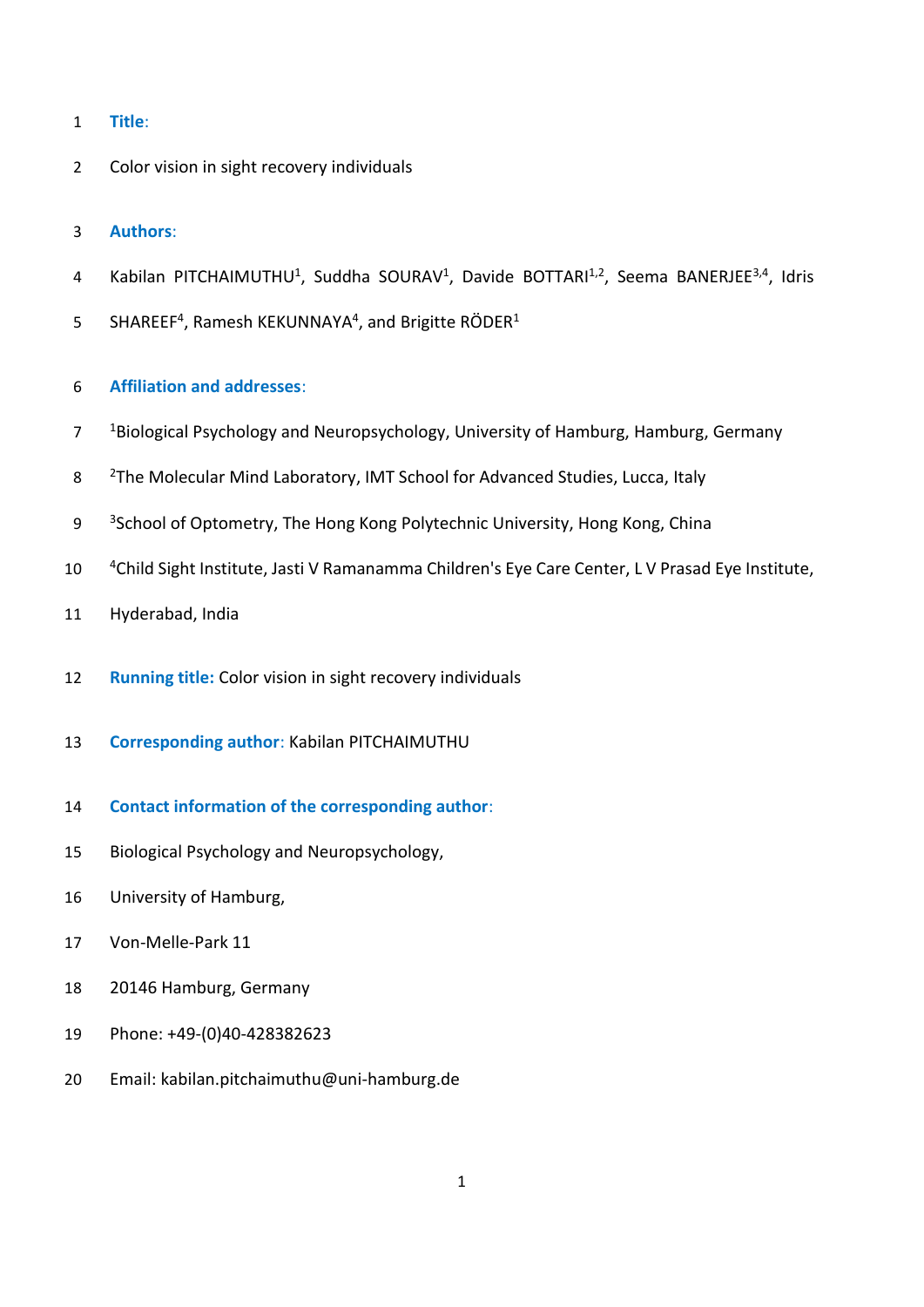**Abstract**

22 Background: Color vision has been consistently shown to be unaffected in animals that are raised in dark or in color-deprived environments. However, there are only a few studies that

24 directly addressed the effect of congenital visual deprivation in color perception in humans.

25 Objective: The goal of the current study was to assess the effect of congenital visual deprivation on color vision using a panel based color arrangement test.

27 Methods: We investigated the recovery of color vision using the Farnsworth D15 test in a group of individuals who had experienced visual deprivation since birth due to bilateral dense congenital cataracts before undergoing cataract-reversal surgery (Congenital cataract, CC, n = 12). In addition, we tested two groups of control participants: (1) individuals who had had non- dense congenital cataract or developed cataract later in their childhood (Developmental 32 cataract, DC,  $n = 10$ ), and (2) sighted controls with normal or corrected to normal vision ( $n =$  14). Based on the methods proposed by Vingrys and King-Smith (1988), we derived the following metrics of color vision performance: (1) total error score, (2) confusion index, (3) confusion angle, and (4) selectivity index.

 Results: All of the measured indices of color vision performance were unaltered by a period of congenital visual deprivation.

 Conclusions: Our results support the view that, development of visual functions such as color discrimination and color arrangement does not depend on typical visual experience during a sensitive phase in early childhood.

#### **Keywords:**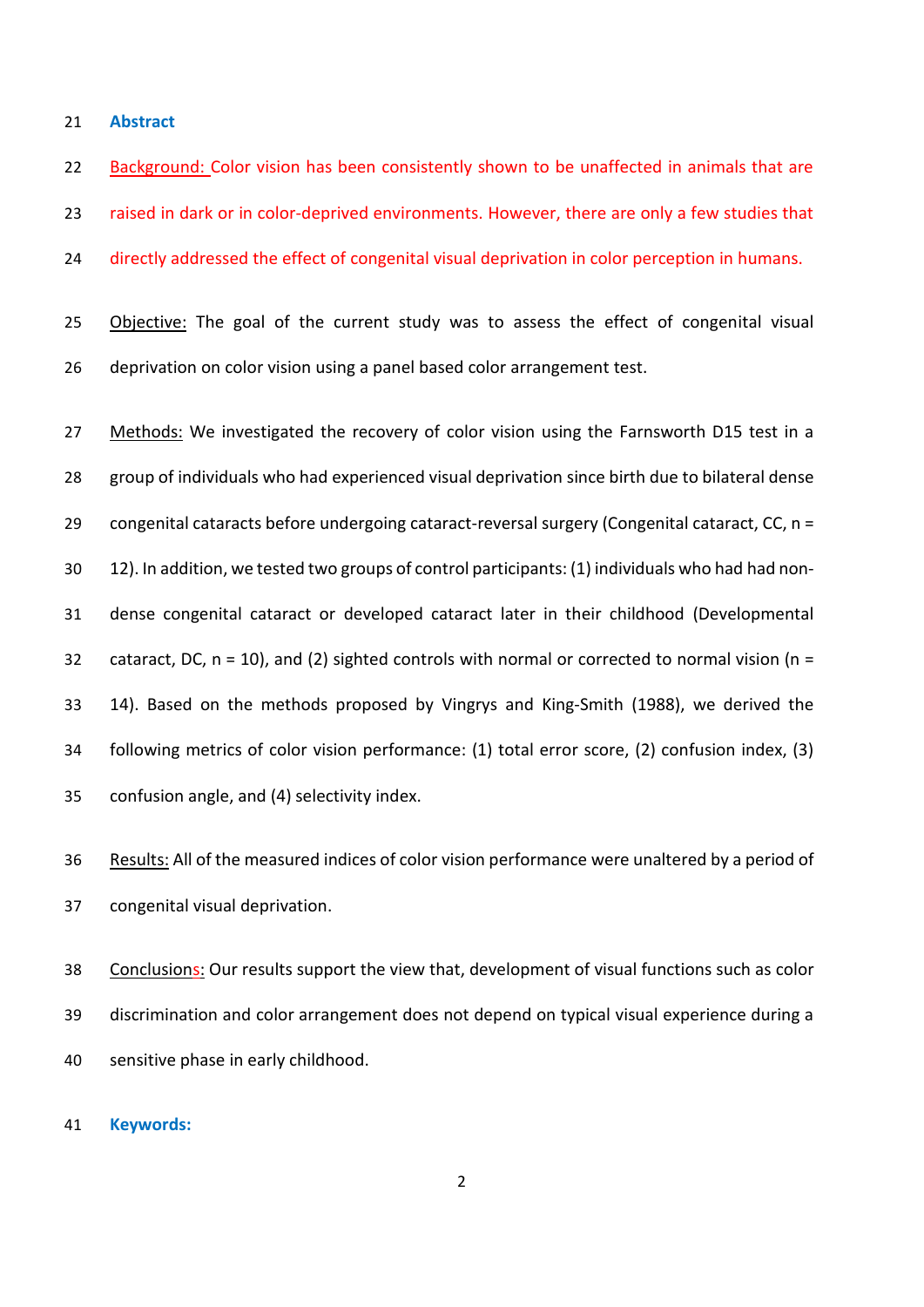Color vision, sensitive period, congenital cataract, visual deprivation, Farnsworth D15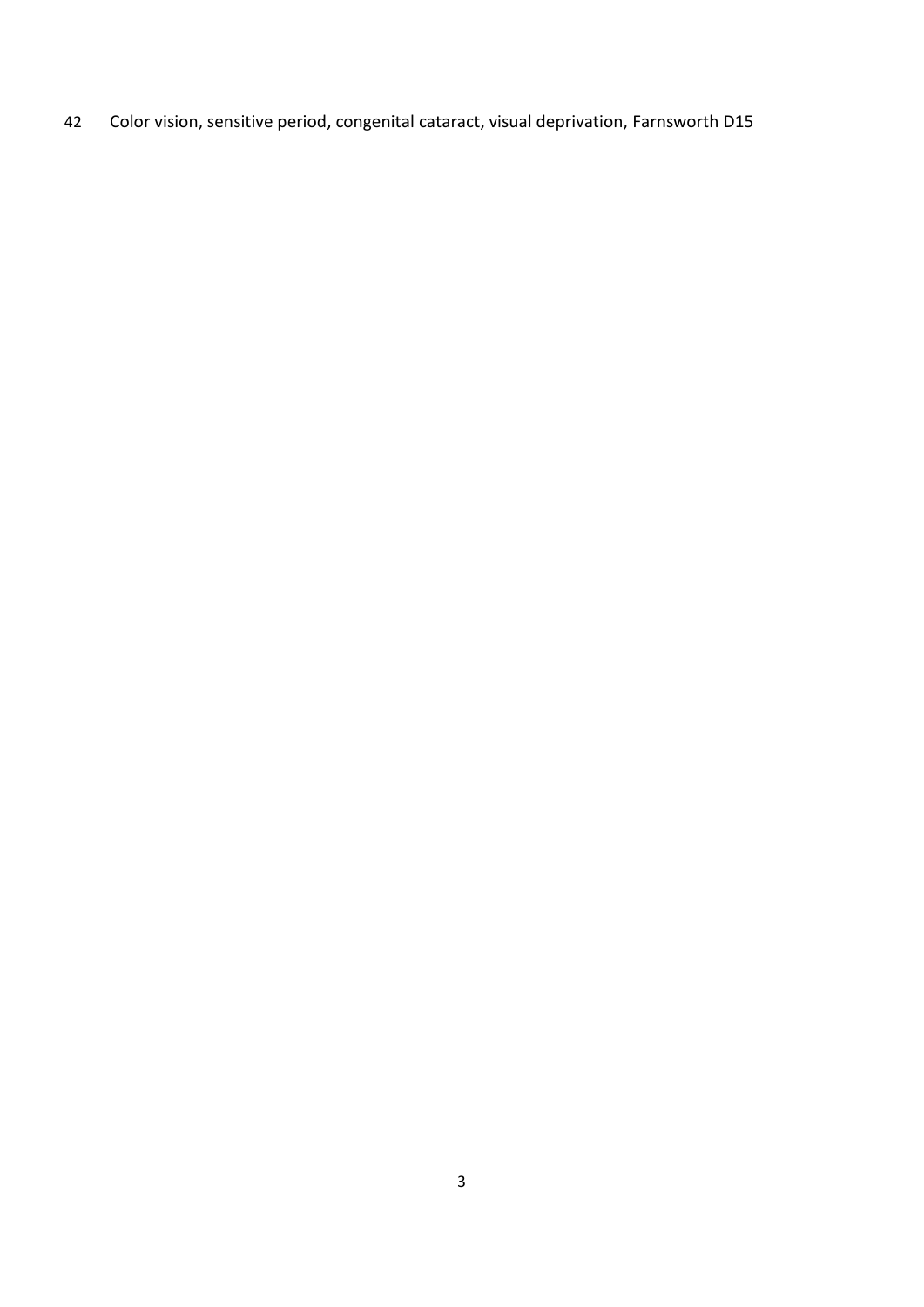### **Introduction**

 Visual input during the early periods after birth has been found to be crucial for the development of various visual and multisensory functions. Even a transient period of absence of vision was shown to cause some irreversible visual damage. For example, individuals who did not experience any patterned visual input for a period of time after birth due to the presence of bilateral dense congenital cataracts were shown to have deficits in visual acuity (Ellemberg, Lewis, Maurer, Lui, & Brent, 1999), stereo-acuity (Tytla, Lewis, Maurer, & Brent, 1993), face and object processing (Le Grand, Mondloch, Maurer, & Brent, 2001; Röder, Ley, Shenoy, Kekunnaya, & Bottari, 2013), and global motion perception (Bottari et al., 2018; Hadad, Maurer, & Lewis, 2012). However, there are other visual functions which were found to be less affected by a transient period of congenital visual deprivation, including biological motion processing (Bottari et al., 2015; Hadad et al., 2012) and the presence of a retinotopic representation and processing in the visual cortex (Sourav, Bottari, Kekunnaya, & Röder, 2018).

 Non-human animal studies have consistently shown that different aspects of color processing, including wavelength discrimination, spectral sensitivity, and color-based object categorization are not affected by dark or red-light rearing (Boothe, Teller, & Sackett, 1975; Brenner, Cornelissen, & Nuboer, 1990; Brenner, Schelvis, & Nuboer, 1985; Petry & Kelly, 1991). Boothe et al. (1975) reported that an infant monkey raised in darkness from the age of 2 weeks to 3 months after birth was able to discriminate all of the tested wavelengths from white light. Moreover, both in pigeons (Brenner, Spaan, Wortel, & Nuboer, 1983) and in monkeys (Brenner et al., 1990, 1985), it has been shown that rearing in a color deprived environment (such as red illumination) did not alter the ability to discriminate objects based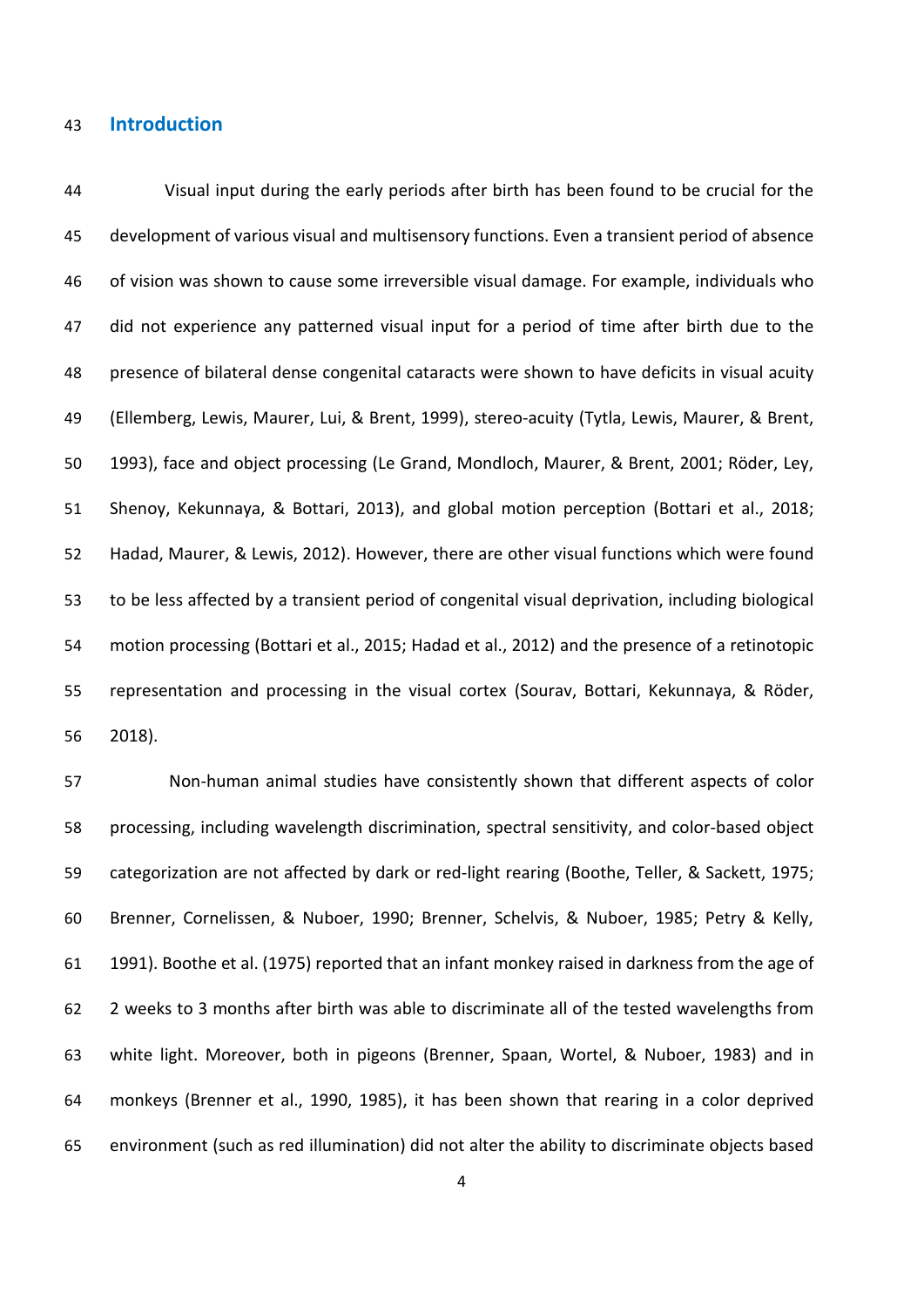on colors and spectral sensitivity curves (Brenner et al., 1990, 1985). Furthermore, both chromatic opponency (a retinal aspect of color vision) and chromatic induction (a cortical aspect of color vision) (Livingstone & Hubel, 1984; Michael, 1978) were observed to be unaffected in a red light reared macaque monkey (Brenner et al., 1990). Despite this compelling evidence of normal color development in color deprived or visually deprived non- human animals, there are only a few human studies that reported the effect of visual deprivation on the development of color perception.

 Maurer, Lewis, & Brent (1989) used the Hardy-Rand-Rittler (HRR) pseudoisochromatic plates and reported normal color vision performance in children treated for bilateral congenital cataract (n = 14 eyes of 9 children, diagnosed before 6 months of age, and optical correction was given between 4.4 to 16.4 months) as well as bilateral developmental cataract (n = 9 eyes from 5 children, diagnosed between 7 months to 66 months, and optically corrected 2.5 to 29 months later). McKyton, Ben-Zion, Doron, & Zohary (2015) found that the ability to identify an odd item that differed in its color content from an array similar items did 80 not differ between individuals with "early treated cataract" (n = 8, 7 individuals operated  $\leq 6$  months of age, and one individual operated at 21 months of age) and sighted control 82 observers ( $n = 11$ ) whose vision was blurred according to their age-matched cataract cases' contrast sensitivity deficits. In addition, McKyton et al. (2015) included a group of "late treated 84 cataract" individuals ( $n = 11$ , operated between 5.6 – 9.9 years of age). Within this "late treated cataract" group, individuals who were tested more than 1 year after the cataract surgery had similar color discriminability compared to their contrast sensitivity matched sighted controls. However, despite this initial evidence, these studies either exclusively used shortly deprived individuals (< 6 months (Maurer et al., 1989)) or were not sensitive to the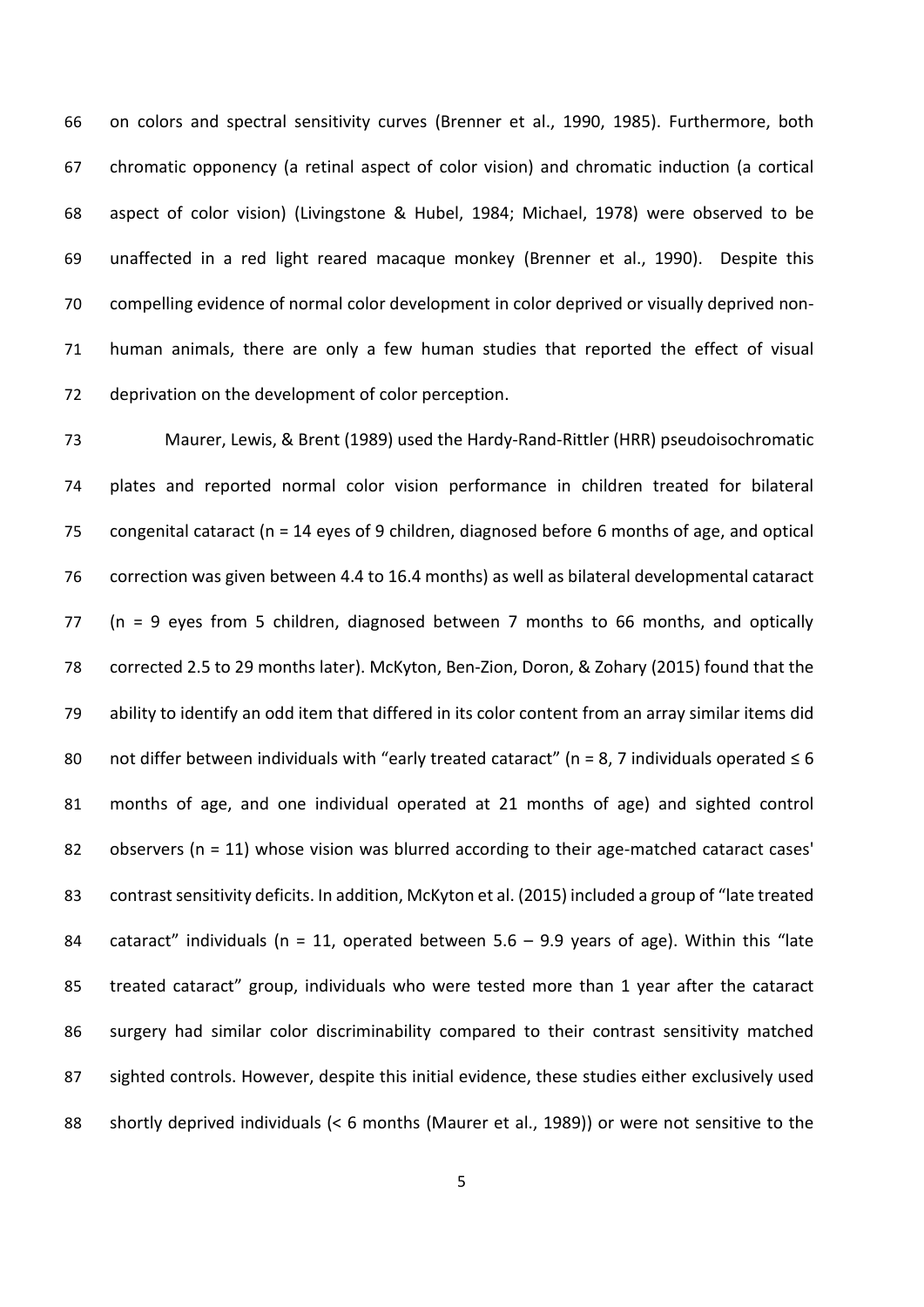identification of color deficits along specific color axes (i.e. long, middle, and short wavelength axes) (McKyton et al., 2015).

 Given that the detailed psychophysical and electrophysiological investigation of neural mechanisms related to color processing in sight recovery individuals pose logistical challenges (such as poor vision, specific hardware/software requirements), as a first step, it is imperative to exclude any major color vision deficits across any specific color axes in sight recovery individuals. To that end, we took advantage of a tertiary eye care set up and used the Farnsworth D15 color vision test, which allowed us to identify possible axis specific and unspecific color vision deficits. We tested a group of individuals who were diagnosed with bilateral dense congenital cataracts (hereafter referred to as CC), bilateral developmental cataracts or incomplete congenital cataracts(hereafter referred to as DC), and sighted control (SC) participants with normal or corrected to normal visual acuity. Participants in both CC and DC groups underwent cataract surgery with intraocular lens implantation and optical correction. Since our *a priori* hypothesis predicted a null result, we additionally included a group of individuals who were known to have congenital color vision defects as a positive control. We hypothesized that CC individuals would have similar color discrimination performance to DC and SC individuals.

### **Methods**

### **Participants**

 All participants were recruited and tested at The LV Prasad Eye Institute, Hyderabad, 109 India (LVPEI). The CC group comprised of 12 participants (6 females, mean age: 17.58 years, 110 range:  $8 - 33$  years, mean age at surgery: 78.83 months, range:  $4 - 218$  months; mean logMAR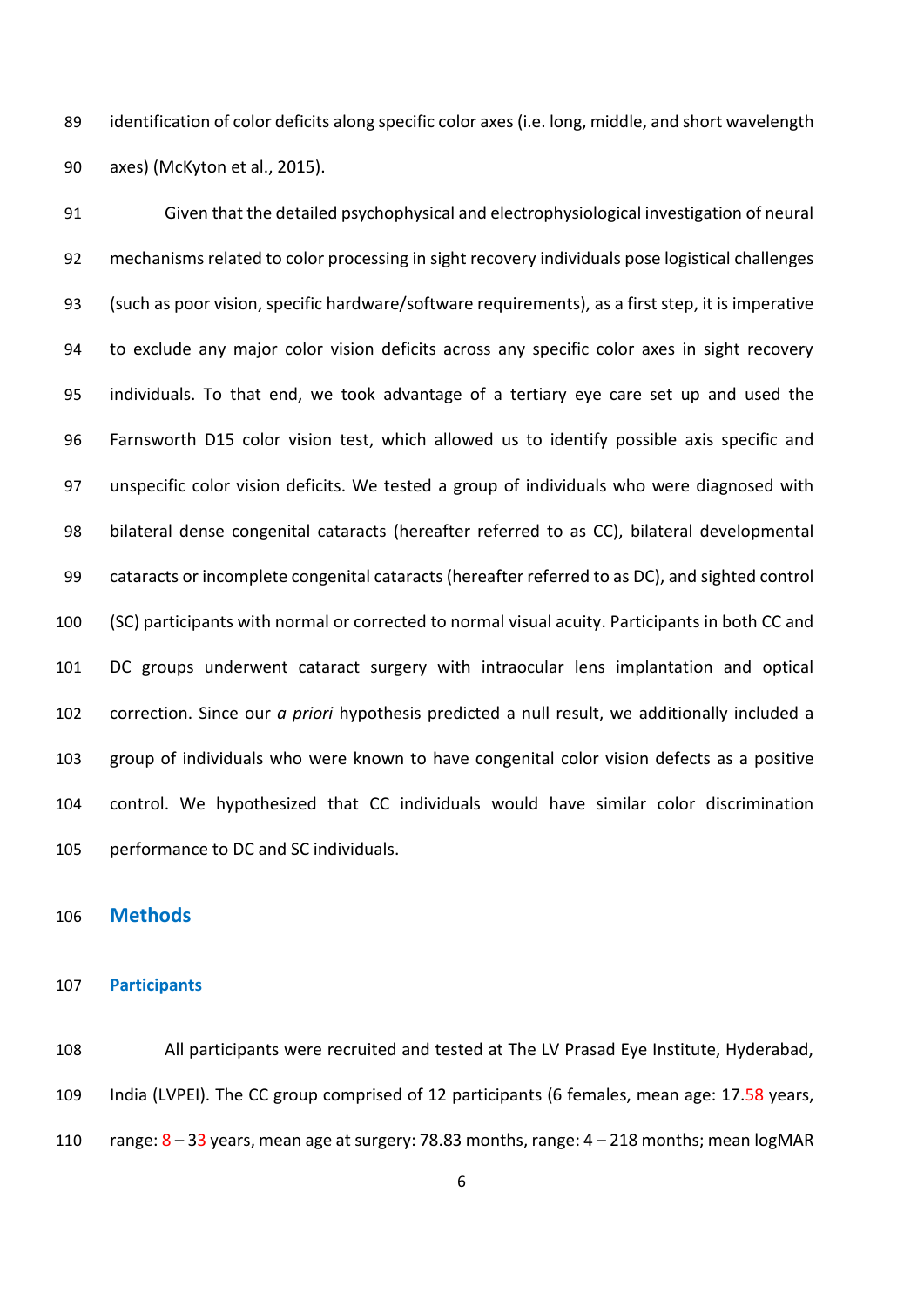visual acuity: 0.69, range: 0.29 – 1.29). The history of bilateral dense congenital cataracts was confirmed by medical records. In addition to the clinical diagnosis, factors such as presence of sensory nystagmus, absence of fundus view prior to surgery, and positive family history, aided in the classification of CC participants. Our control samples included two groups. The DC group 115 consisted of 10 participants (6 females, mean age:  $14.5$  years, range:  $9 - 37$  years; mean logMAR visual acuity: 0.30, range: 0 to 1.04). This group served as control for visual 117 impairments and other effects related to a history of cataracts. The SC group included 14 participants (6 females, mean age: 17.86 years, range: 7 – 27 years). Additionally, we tested 4 participants (2 females, median age: 19 years, range 13 –28 years) who were known to have congenital color deficiency. The participant characteristics of CC and DC groups are given in the table below (Table 1).

 All participants or their legal guardians (in case of minors) provided written informed consent prior to taking part in the study. Participants or the legal guardians were reimbursed for the study participation related expenses such as travel costs. Minor participants received a small gift. The study protocol adhered to the tenets of Declarations of Helsinki (World Medical Association, 2013). The study was approved by the Local Ethical Commission of the Faculty of Psychology and Movement Sciences, University of Hamburg, Germany, as well as the Institutional Ethical Review Board of LVPEI.

### **Test procedure**

 Figure 1 shows the Farnsworth D15 test used in the present study. The test panel containing the color chips was displayed on a black background, and participants viewed the targets binocularly. The D15 test contains a total of 16 caps (colors of which were designed such that they are isoluminant on the CIE diagram). Out of these 16 caps, the reference cap (indicated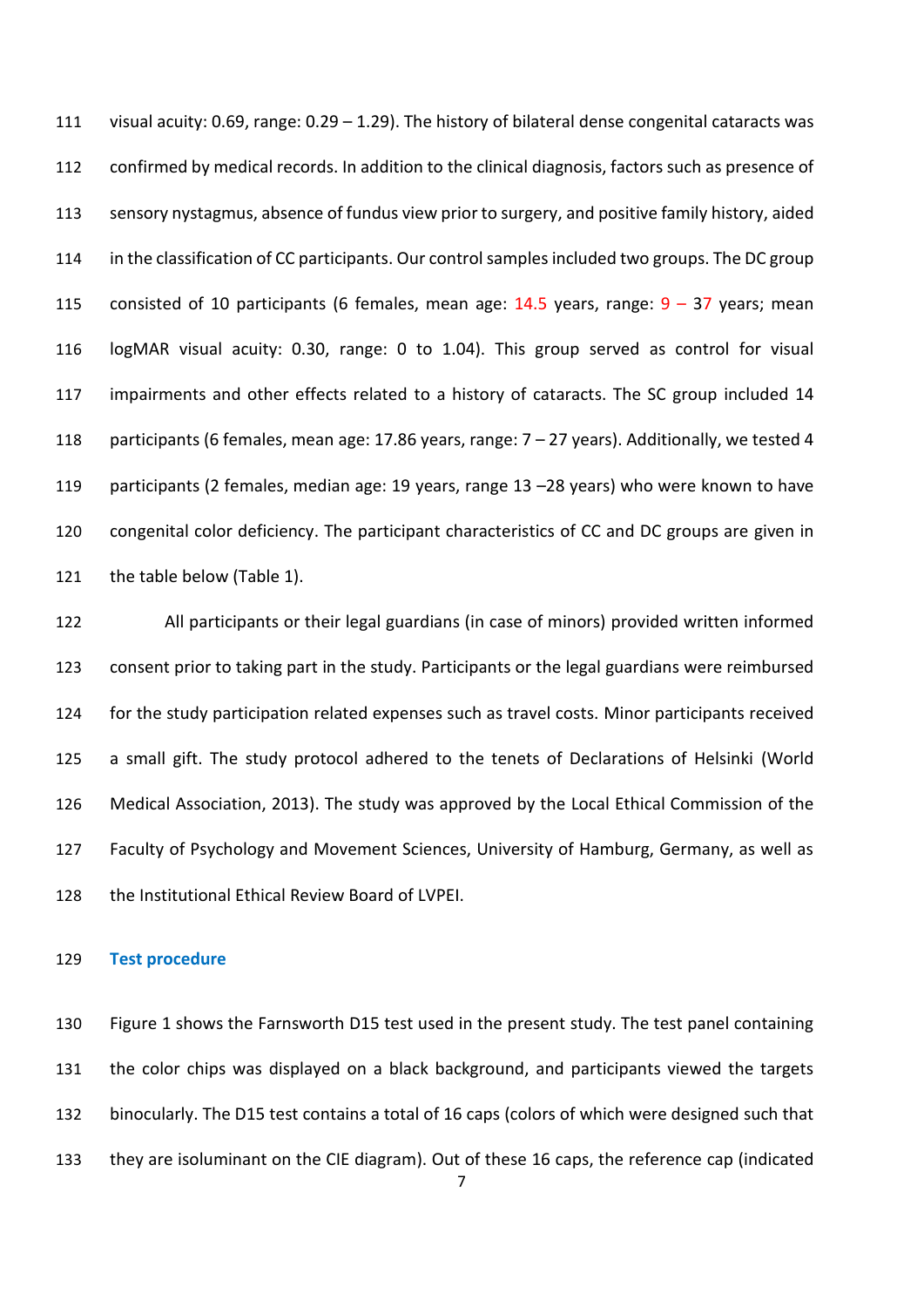by the arrow in Fig. 1) is fixed, and rest of the 15 caps are movable. All of the movable caps are numbered in their backside. At the beginning of the test, all caps were randomly jittered and kept on a black sheet, and the participants were required to keep the cap that closely matches the reference cap next to the reference cap. Then, the participant took the next cap that most closely resembled the previous cap and moved it next to the previous cap. This procedure was repeated for all remaining movable caps. A perfect arrangement of caps by a color normal person is shown in Figure 1 *top panel*, whereas Figure 1 *bottom panel* shows the arrangement of caps by a participant with a color vision defect.

 Participants performed the test on their own pace. Once participants had arranged all 143 of the caps, the panel was turned over, and the numbers on their backs were recorded on a 144 recording sheet. These numbers corresponded to the positions of the tested color chips along the hue circle. The order of the colors in the D15 panel are designed in a manner such that specific color deficiencies would produce specific cap arrangements, in which, connecting their cap numbers in the recording sheet will produce lines along one of the confusion axes of dichromats (See *red*, *green*, and *blue* dotted lines in Fig. 2A-C). This aspect of the test provides the diagnostic value towards identifying a specific color defect. If there were any errors, participants were required to repeat the test, and their repeat measurement was taken for the analysis. The entire test took approximately 10 minutes.

### **Vector Analysis of D15**

 As a clinical test, visual inspection of the D15 recording sheet was used to qualitatively identify a color vision defect. However, we were interested in the quantification of color vision defects, if present. Hence, we used the vector based quantification method proposed by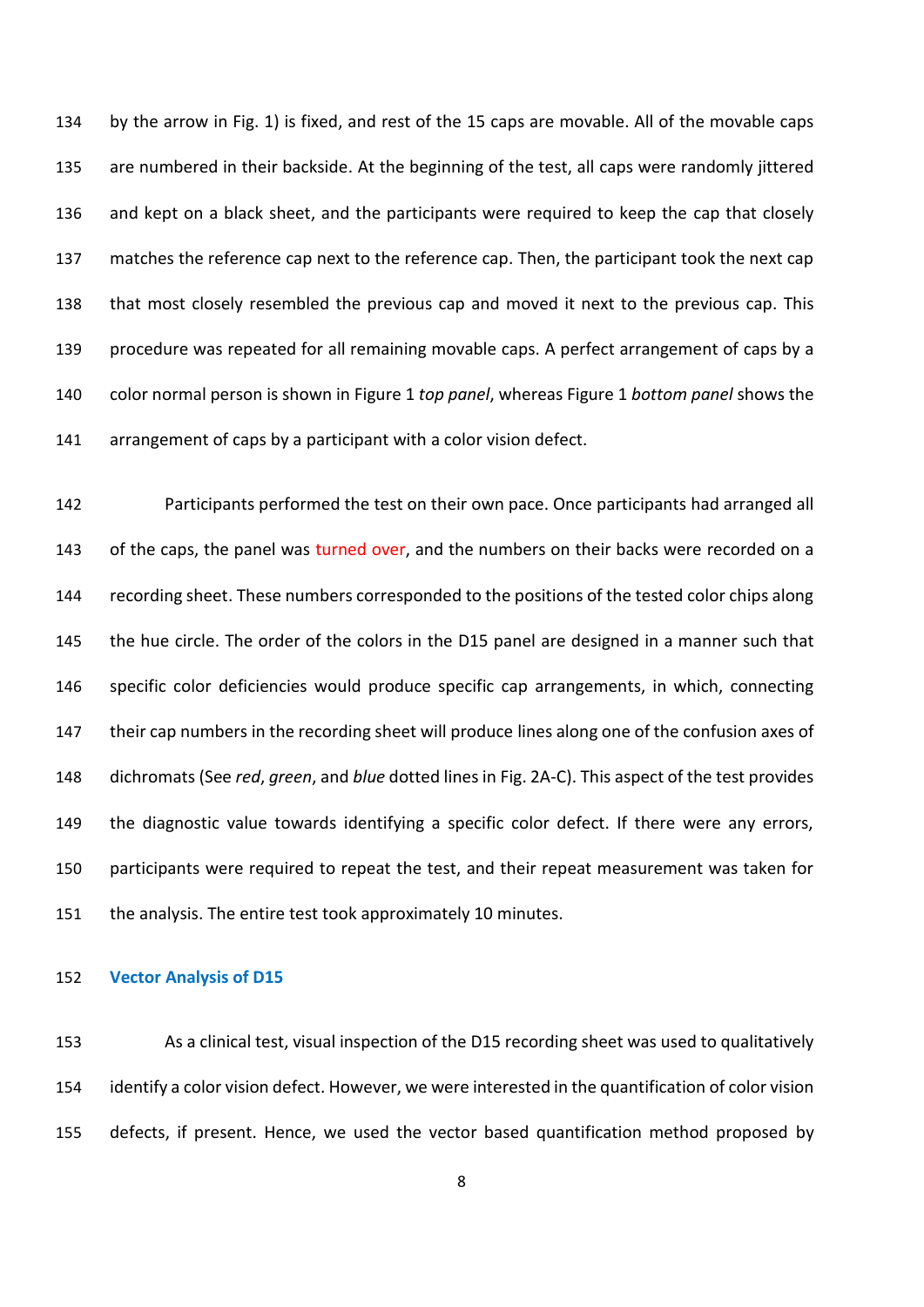Vingrys and King-Smith (1988) to derive the following parameters: (1) confusion angle which indicates the type of color defect, (2) confusion index which reveals the degree of color loss relative to a perfect arrangement of caps, and (3) selectivity index, which reflects the polarity and lack of randomness in a cap arrangement, and (4) a total error score.

 A detailed procedure of the vector analysis can be found elsewhere (Vingrys & King- Smith, 1988). Briefly, each test cap value was transposed into 1976 CIE color space and color difference vectors between adjacent caps were calculated. All of these relative color difference vectors were plotted such that normal color vision resulted in a scatter around the origin, whereas different color vision defects produced color difference vectors that aligned themselves in distinct axes. Assuming these color difference vectors as "rigid, weightless bars", *major* and *minor moments of inertia* of this vector plot can be calculated along its principal axes (for details, see Fig. 4 in Vingrys & King-Smith, 1988). The axis angle that produced *minimum moment of inertia* determined the confusion angle, whereas the length of the *major radius of gyration* yielded the confusion index, and the ratio of *major* and *minor radii of gyration* was calculated as the selectivity index. Figure 2A and 2B show the panel arrangements and their color vision metrics by individuals with normal color discrimination and deutan color deficiency, respectively. A perfect arrangement indicating normal color discrimination resulted in the following values: - confusion index: 1, total error score: 11.42, confusion angle: 61.98, and selectivity index: 1.38. The usefulness of this vector based technique is illustrated in Figure 2C and Figure 2D: Figure 2C shows multiple random errors with diametric crossings but not specific to any color confusion axes, while 2D displays a single small error along the protan axis. Hence, the confusion index and total error score of 2C were greater than in Figure 2D, however, the selectivity index of 2D was greater than in Figure 2C.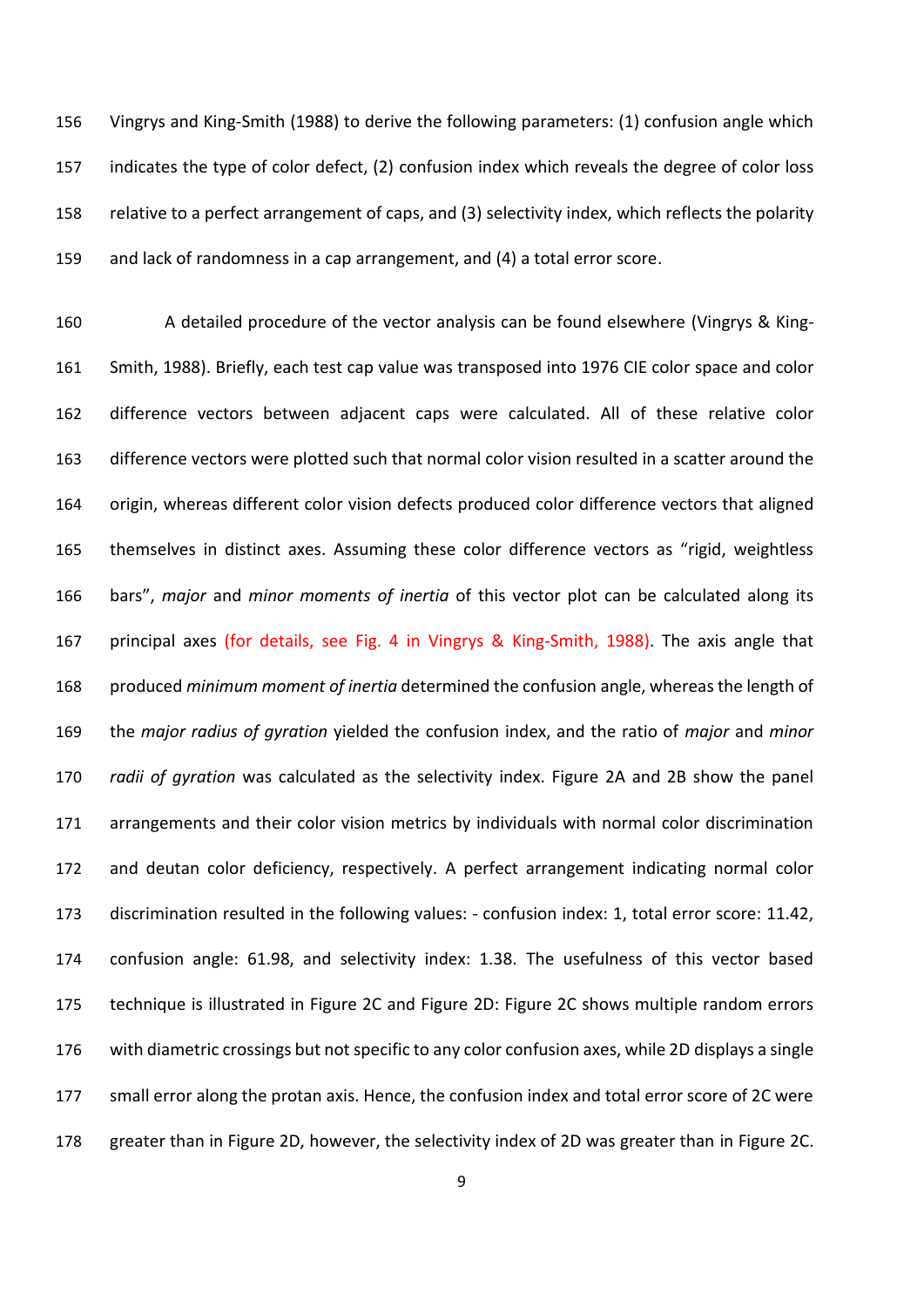Custom written software in Matlab™ version 8 (The MathWorks, Inc., Natick, MA, USA) was used to perform the above mentioned analysis. The software is available upon request.

#### **Statistical analysis**

 Since the data did not follow a normal distribution, between-group comparisons were tested using Kruskall-Wallis (KW) test, and separate KW tests were run for each of the four dependent variables (i.e. total error score, confusion index, confusion angle, and selectivity index). Formal statistics were conducted using IBM SPSS Statistics 20 (SPSS Inc., Chicago, IL). The data from color deficient individuals were used to demonstrate the ability of our set up to isolate color vision deficiencies, and not included in the formal data analysis.

### **Results**

 The following table (Table 2) summarizes the descriptive statistics of the measured color vision indices (total error score, confusion index, confusion angle, and selectivity index) across the CC, DC, SC groups.

 Figure 3 shows the measured color vision indices in CC, DC, and SC individuals (along with median and inter-quartile range). All four color indices were indistinguishable between 194 the CC, DC, and SC groups (Total error score:  $\chi$ 2(2) = 4.24, p = 0.12; Confusion index: -  $\chi$ 2(2) =  $4.02$ , p = 0.13; Confusion angle:  $\chi$ 2(2) = 1.57, p = 0.46; selectivity index:  $\chi$ 2(2) = 1.92, p = 0.38).

196 Individuals with congenital color vision deficiencies ( $n = 4$ , filled symbols in Fig. 3) markedly differed from the CC, DC, and SC groups, and did not overlap with these groups in terms of their total error score (color vision deficiencies range: 29.28 to 37.71), confusion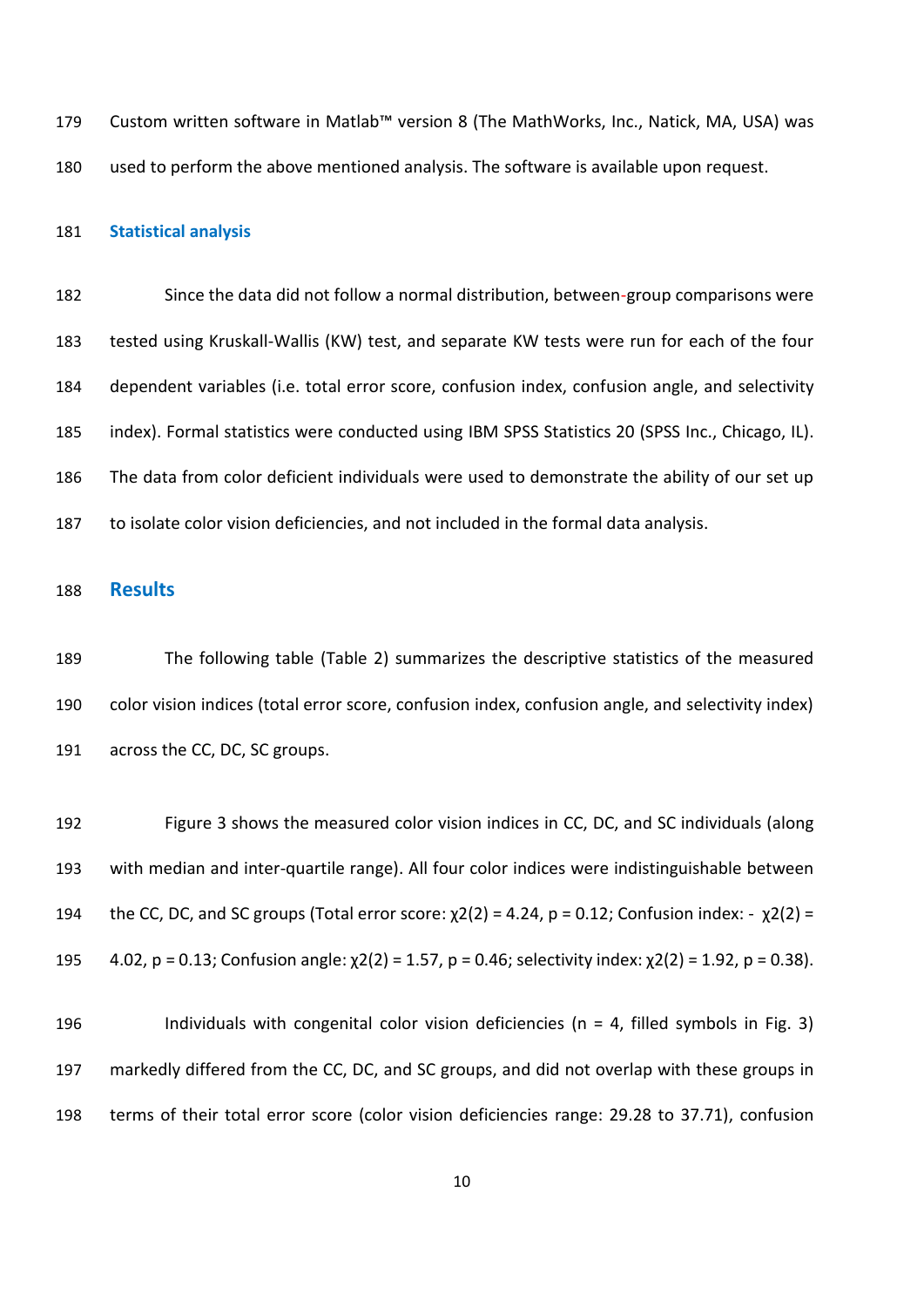index (color vision deficiencies range: 2.88 to 4.03), and confusion angle (3.86 to -52.76). The confusion angles of congenital color deficient individuals indicated that two of them had deficiency along the protan axis (3.86, and 5.31), one of them had deficiency along the deutan axis (-13.47), and the remaining participant had deficiency along the tritan axis (-52.76). Based on the selectivity index, two of the four congenital color deficiency individuals had relatively selective losses along their respective axes (4.41 and 5.93) compared to the other two individuals (2.16 and 1.25).

# **Discussion**

 The goal of the present study was to examine the effect of transient congenital visual deprivation on the development of color vision as measured using Farnsworth D15 test. To that end, we quantified different color vision metrics in a distinct group of individuals who had 210 a period of severe visual deprivation due to dense bilateral congenital cataracts (CC) and 211 compared them to two control groups. The first control group comprised of individuals who had developed cataract later in their childhood (i.e. developmental cataract, DC) or had a history of non-dense congenital cataract, and the second group of individuals with normal or corrected to normal visual acuity (i.e. sighted controls, SC). All of the computed color vision metrics, namely total error score, confusion angle, confusion index, and selectivity index did not differ between CC, and DC, SC individuals (Fig. 3). Thus, our findings strongly argue against a sensitive period for the development of basic color discrimination and color arrangement.

 Our results extend previous reports on color processing in sight recovery individuals after a short (Maurer et al., 1989) or long (McKyton et al., 2015) period of visual deprivation from birth due to cataracts. The methods used by both Maurer et al. (1989) and McKyton et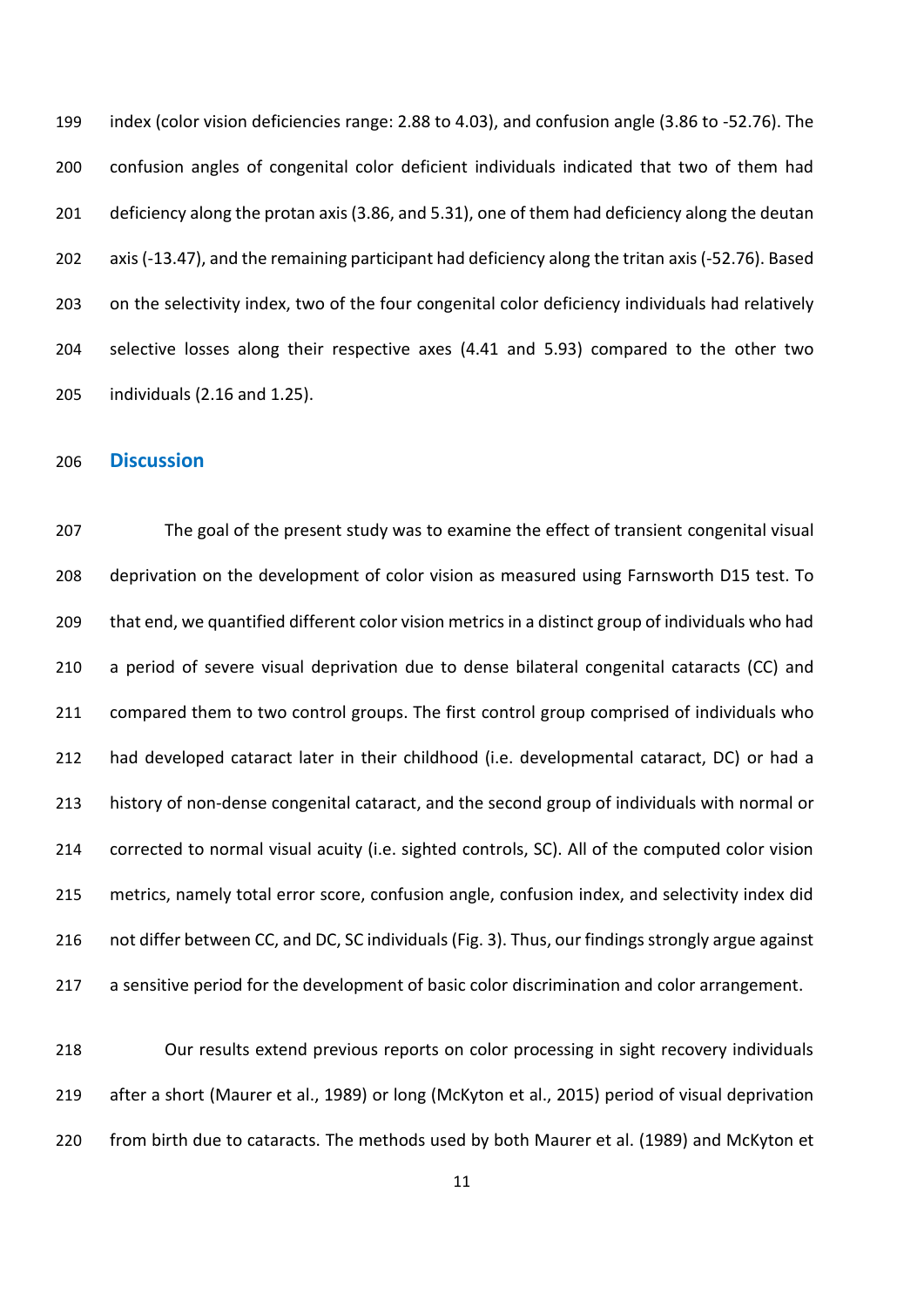al. (2015) were not sensitive to identify any possible axis specific color vision defects, and it is important to note that congenital color deficiencies are usually axis specific (Simunovic, 2010), as indicated by the individuals in our color deficiency group. In addition, the experimental paradigm of McKyton et al. (2015) randomly sampled the color space (hue values) at fixed, pre-determined intervals, hence, it is unclear how individuals with known color vision deficits would have performed in this paradigm. For example, the probability of sampling someone's 227 deficient color axis might affect the goodness of fit of the psychometric function itself, rather 228 than exclusively moving the psychometric function to the right, producing an elevated hue difference threshold.

 To address the above-mentioned limitations, we took the following steps in our study design and analysis. Firstly, we included CC individuals with more extensive periods of visual deprivation (mean age at surgery: 83.6 months; range: 4 - 396 months) compared to Maurer et al. (1989) and McKyton et al. (2015). Secondly, we calculated two color metrics that would indicate any axis specific color deficits, namely confusion angle and confusion index. Both of these metrics were unaffected by a transient period of sensory deprivation. Thirdly, we included individuals with developmental cataracts as a control group, and this group served 237 as control for visual impairment and other effects that were related to a history of cataract and cataract surgery (for e.g. differential wavelength absorption characteristics between human crystalline lens and implanted intraocular lens (Davison, Patel, Cunha, Schwiegerling, & Muftuoglu, 2011). Finally, we tested a group of individuals with known congenital color vision deficiencies, who were appropriately isolated by our current testing setup.

 Our results might suggest two possible speculative explanations regarding the role of visual experience on the development of color discrimination: (1) the neural mechanisms that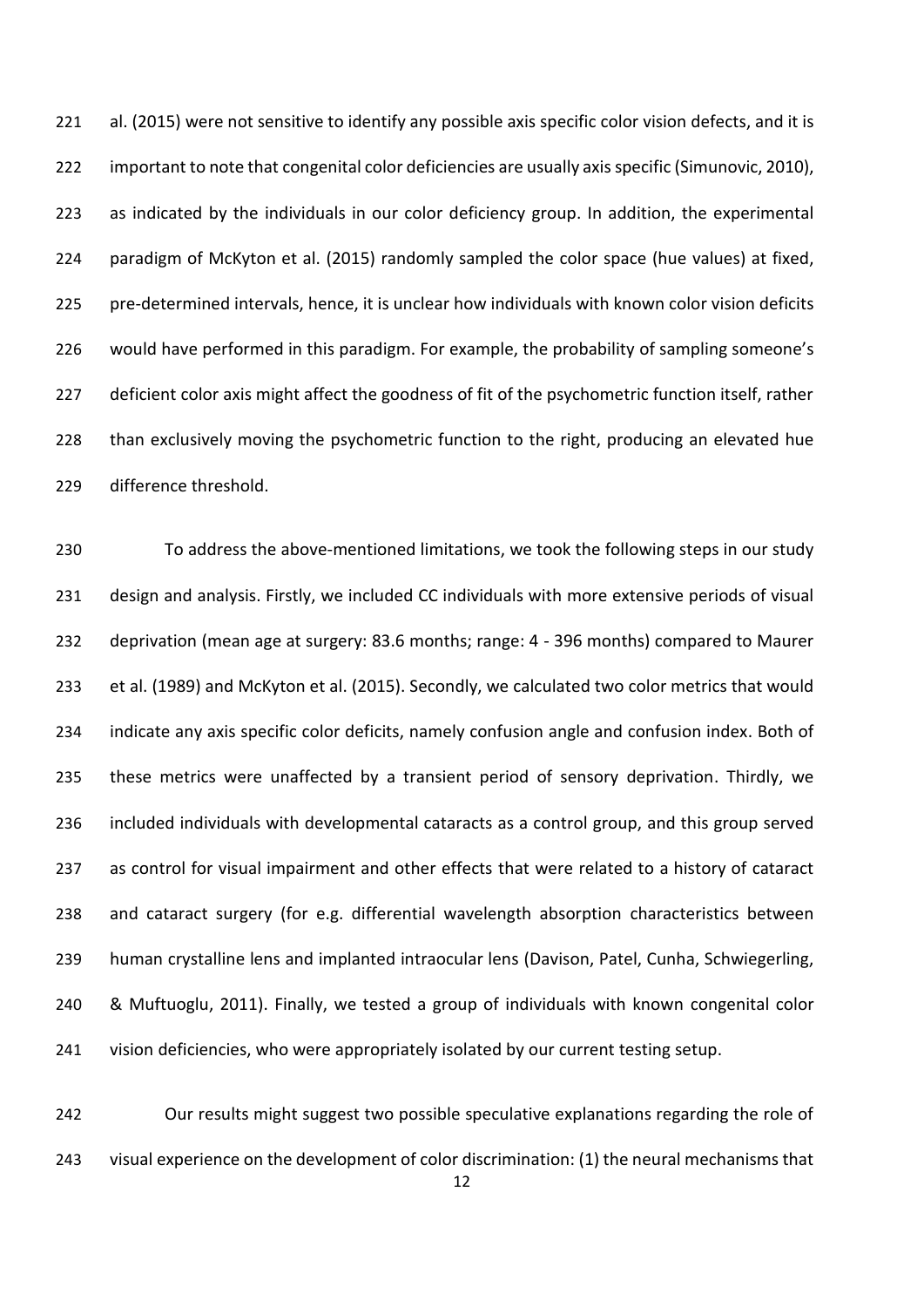are responsible for the color discrimination can start developing later in adulthood, once visual input is available, or (2) these mechanisms mature irrespective of the presence of visual input. While our data do not allow to decide between these two accounts, it could be argued that color discrimination abilities recover after sight restoration based on the following observation: In the study of McKyton et al. (McKyton et al., 2015), some of the "late treated cataract" individuals were tested immediately after (or within weeks of) the cataract surgery, during which they showed elevated color discrimination thresholds compared to their control participants. However, their color discrimination thresholds reached the values that were similar to that of the sighted control participants when tested 1 year after the surgery. These data, together with our results, suggest that color vision evolves without early visual input during the first months of life. Furthermore, newborns aged 1 to 7 days (Adams & Courage, 1998) as well as young infants aged 1 to 3 months (Hamer, Alexander, & Teller, 1982; Packer, Hartmann, & Teller, 1984) were able to discriminate chromatic light from achromatic light, tested using preferential looking methods, and categorization of basic hues (and their boundaries) seems to be adult-like in 4 month old infants (Bornstein, Kessen, & Weiskopf, 1976). These results suggest an early development of color discrimination despite immature cones (Yuodelis & Hendrickson, 1986). Hence, long deprivation does not seem to result in a loss or irreversible damage, neither at the peripheral nor at the central processing level.

 Accurate measurement of color discrimination is a challenging task since the non-color related cues, such as luminance, can aid color discrimination, and generating isoluminant patterns has specific hardware requirements. Here, we have taken advantage of a standardized clinical test of color discrimination, namely the Farnsworth D15 panel test. The D15 test is an easily comprehensible test which needs less than 10 minutes of testing for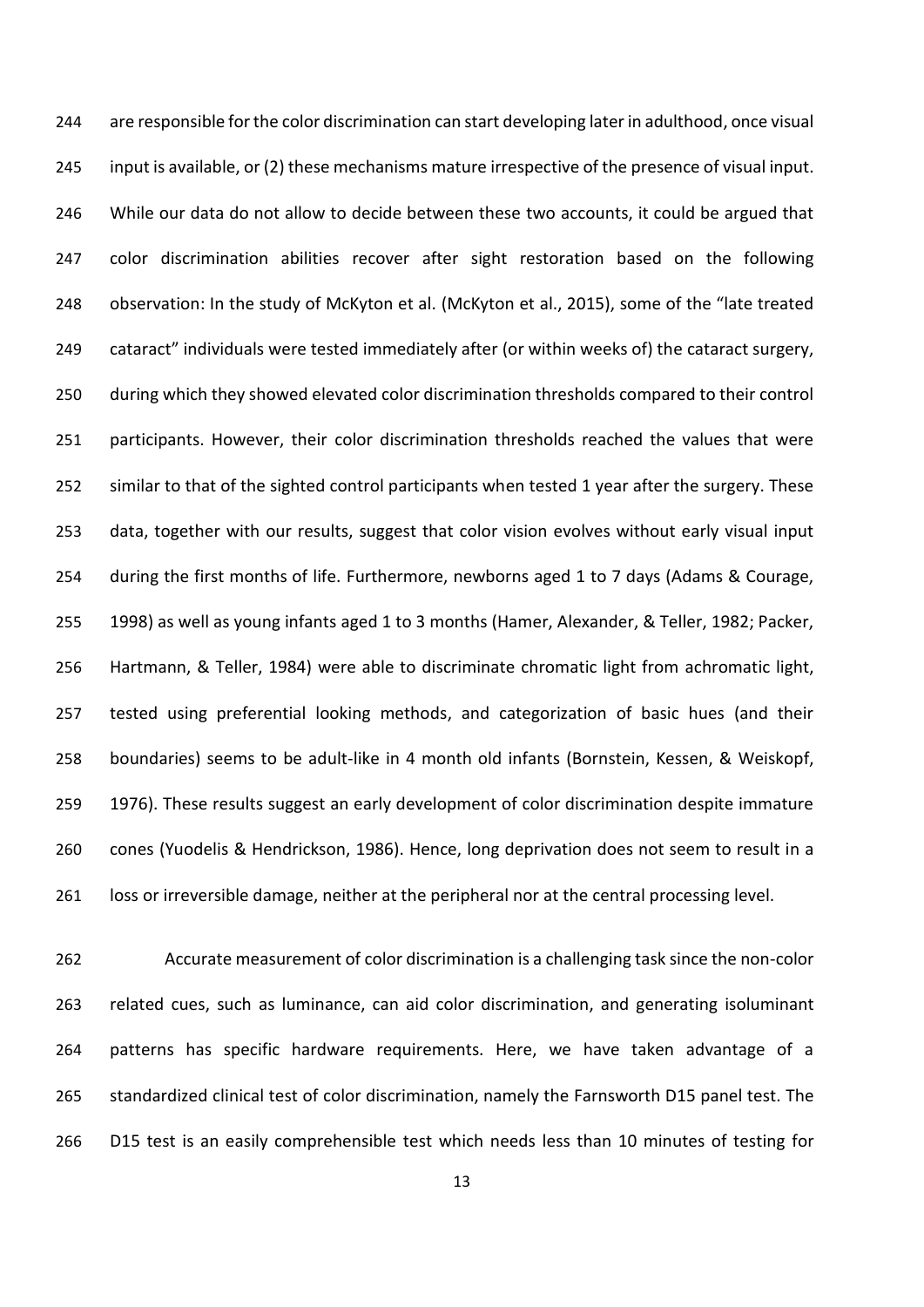completion. This test does not require the participants to be familiar with numerals in a specific script, unlike the pseudo-isochramatic plate tests, such as Ishihara. These advantages of accessibility and short testing duration are important, as our testing population was a special clinical population with a wide age range including children.

 Although we used a standardized clinical test employed for color assessment, and a widely used vector based method (Vingrys & King-Smith, 1988) for quantifying color metrics, there is a potential limitation that needs to be addressed here. The study was conducted at a 274 regular clinical set up under the normal room lighting (correlated color temperature: 5637<sup>o</sup>K, illuminance: 140.4 lux measured using X-Rite i1 Display Pro™ color calibration device), rather than the standard Illuminant C or Macbeth Easel Lamp that is considered to provide a stable approximation of the natural daylight. Although it has been shown that some fluorescent lamps are comparable to Illuminant C for the purposes color testing (Hovis & Neumann, 1995), 279 we additionally tested the ability of our set up to identify individuals with known congenital color vision deficits. For this purpose, we tested 4 congenitally color blind participants, and our set up was able to pick up all of the congenital color deficiencies.

 In conclusion, the present results showed that the major color vision indices were unaltered by a period of congenital visual deprivation, extending previous findings from human and non-human studies (Boothe et al., 1975; Brenner et al., 1990, 1985; Maurer et al., 1989; McKyton et al., 2015; Petry & Kelly, 1991). Therefore, our data strongly argues against a sensitive period for the development of color discrimination.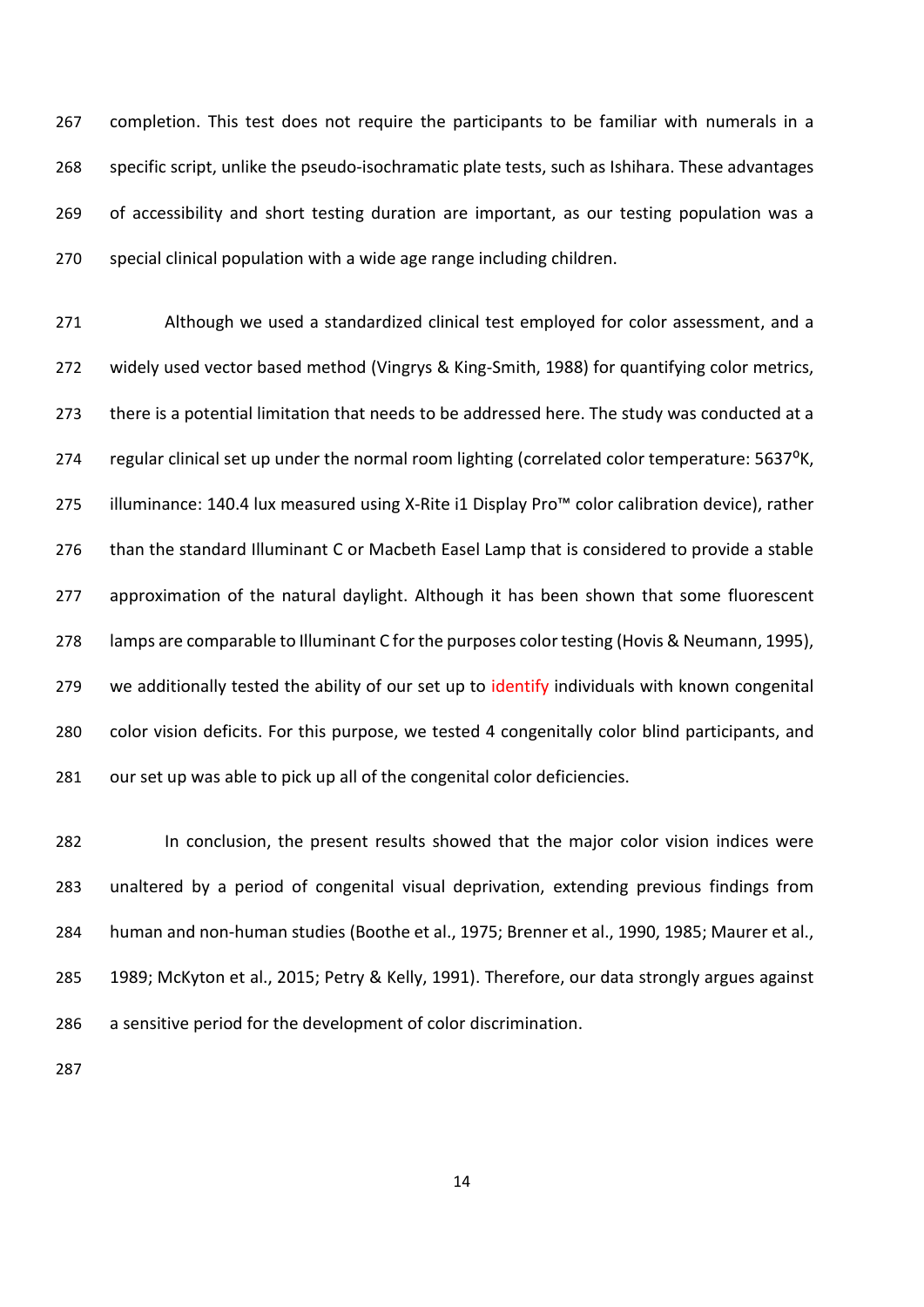#### **Acknowledgments**

- The authors thank D. Balasubramanian for supporting the study at LVPEI and Maria Guerreiro
- and Siddhart Srivatsav for aiding in the participant recruitment and data collection. The study
- was supported by European Research Council grant ERC-2009-AdG 249425-
- *CriticalBrainChanges* (BR) and DFG Ro 2625/10-1 (BR).
- **Disclosure:** K Pitchaimuthu, None; S Sourav, None; D Bottari, None; S Banerjee, None; I Shareef, None; R Kekunnaya, None; B Röder, None.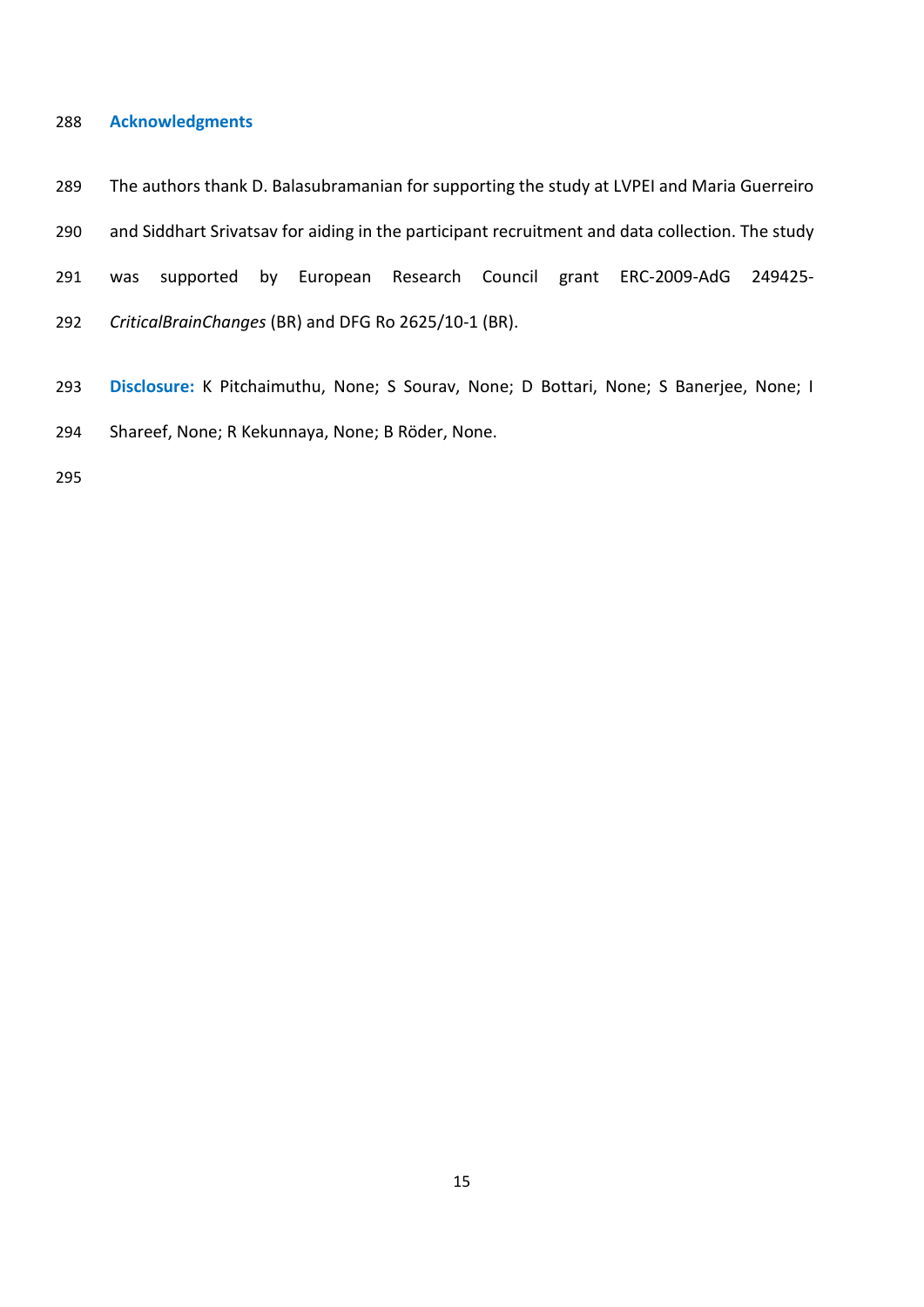#### **References:**

- Adams, R. J., & Courage, M. L. (1998). Human newborn color vision: Measurement with chromatic stimuli varying in excitation purity. *Journal of Experimental Child Psychology*, *68*(1), 22–34.
- Boothe, R., Teller, D. Y., & Sackett, G. P. (1975). Trichromacy in normally reared and light deprived infant monkeys (Macaca nemestrina). *Vision Research*, *15*(11), 1187–1191.
- Bornstein, M. H., Kessen, W., & Weiskopf, S. (1976). The categories of hue in infancy. *Science*. https://doi.org/10.1126/science.1246610
- Bottari, D., Kekunnaya, R., Hense, M., Troje, N. F., Sourav, S., & Röder, B. (2018). Motion
- processing after sight restoration: No competition between visual recovery and auditory compensation. *NeuroImage*, *167*, 284–296.
- Bottari, D., Troje, N. F., Ley, P., Hense, M., Kekunnaya, R., & Röder, B. (2015). The neural development of the biological motion processing system does not rely on early visual input. *Cortex*, *71*, 359–367.
- Brenner, E., Cornelissen, F., & Nuboer, W. (1990). Striking absence of long‐lasting effects of
- early color deprivation on monkey vision. *Developmental Psychobiology: The Journal of*

*the International Society for Developmental Psychobiology*, *23*(5), 441–448.

- Brenner, E., Schelvis, J., & Nuboer, J. F. W. (1985). Early colour deprivation in a monkey (Macaca fascicularis). *Vision Research*, *25*(9), 1337–1339.
- Brenner, E., Spaan, J. P., Wortel, J. F., & Nuboer, J. F. W. (1983). Early colour deprivation in the pigeon. *Behavioural Brain Research*, *8*(3), 343–350.
- Davison, J. A., Patel, A. S., Cunha, J. P., Schwiegerling, J., & Muftuoglu, O. (2011). Recent
- studies provide an updated clinical perspective on blue light-filtering IOLs. *Graefe's*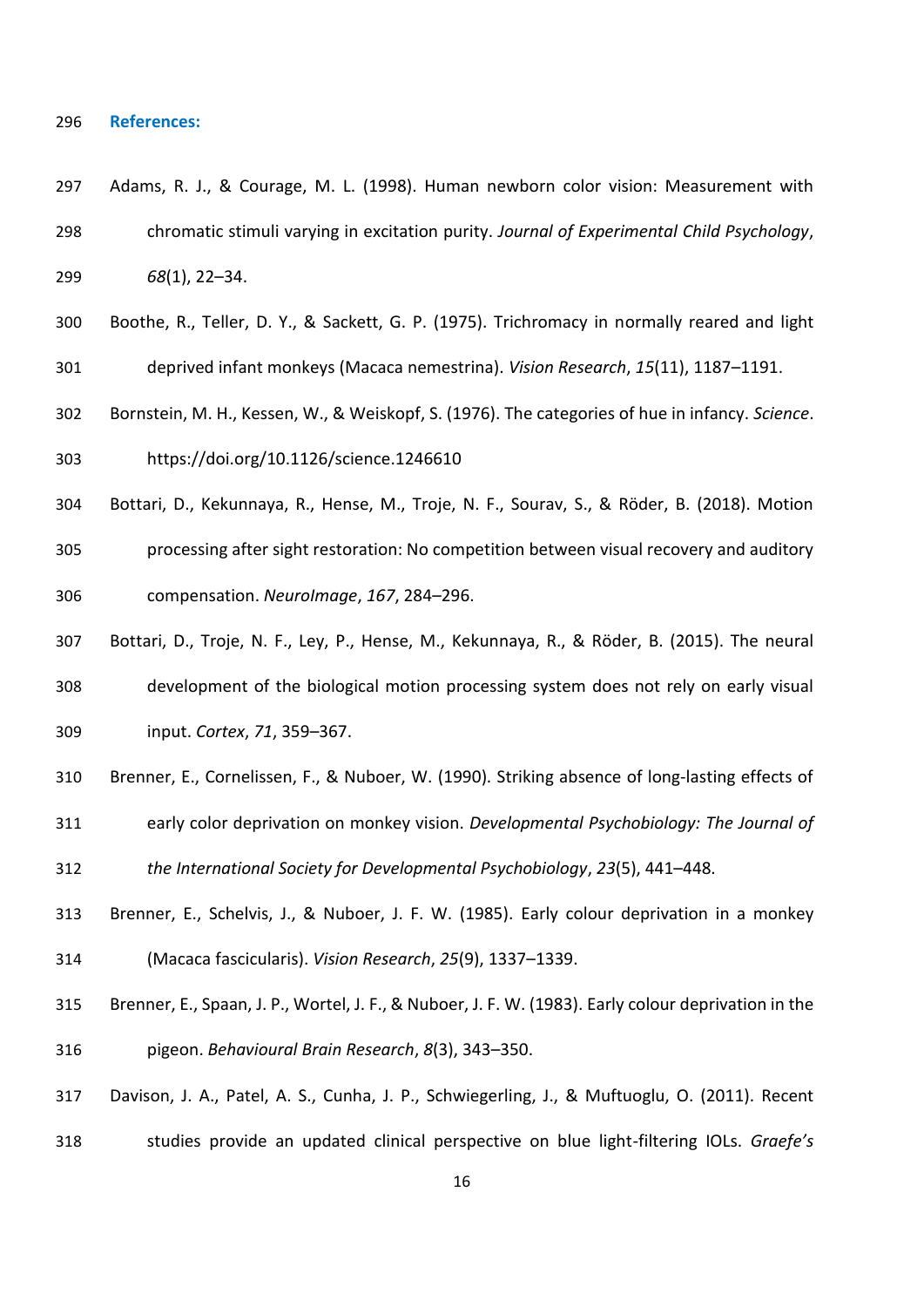- *Archive for Clinical and Experimental Ophthalmology*, *249*(7), 957–968.
- Ellemberg, D., Lewis, T. L., Maurer, D., Lui, C. H., & Brent, H. P. (1999). Spatial and temporal vision in patients treated for bilateral congenital cataracts. *Vision Research*, *39*(20), 3480–3489.
- Hadad, B., Maurer, D., & Lewis, T. L. (2012). Sparing of sensitivity to biological motion but not
- of global motion after early visual deprivation. *Developmental Science*, *15*(4), 474–481.
- Hamer, R. D., Alexander, K. R., & Teller, D. Y. (1982). Rayleigh discriminations in young human infants. *Vision Research*, *22*(5), 575–587.
- Hovis, J. K., & Neumann, P. (1995). Colorimetric analyses of various light sources for the D-15
- color vision test. *Optometry and Vision Science*, *72*(9), 667–678.
- Le Grand, R., Mondloch, C. J., Maurer, D., & Brent, H. P. (2001). Neuroperception: Early visual experience and face processing. *Nature*, *410*(6831), 890.
- Livingstone, M., & Hubel, D. (1984). Anatomy and physiology of a color system in the primate visual cortex. *The Journal of Neuroscience*, *4*(1), 309–356.
- Maurer, D., Lewis, T. L., & Brent, H. P. (1989). The effects of deprivation on human visual
- development: studies of children treated for cataracts. In F. J. Morrison, C. E. Lord, & D.
- P. Keating (Eds.), *Applied Developmental Psychology* (Vol. 3, pp. 139–227). New York: Academic Press.
- McKyton, A., Ben-Zion, I., Doron, R., & Zohary, E. (2015). The limits of shape recognition
- following late emergence from blindness. *Current Biology*, *25*(18), 2373–2378.
- Michael, C. R. (1978). Color vision mechanisms in monkey striate cortex: simple cells with dual opponent-color receptive fields. *Journal of Neurophysiology*, *41*(5), 1233–1249.
- Packer, O., Hartmann, E. E., & Teller, D. Y. (1984). Infant color vision: The effect of test field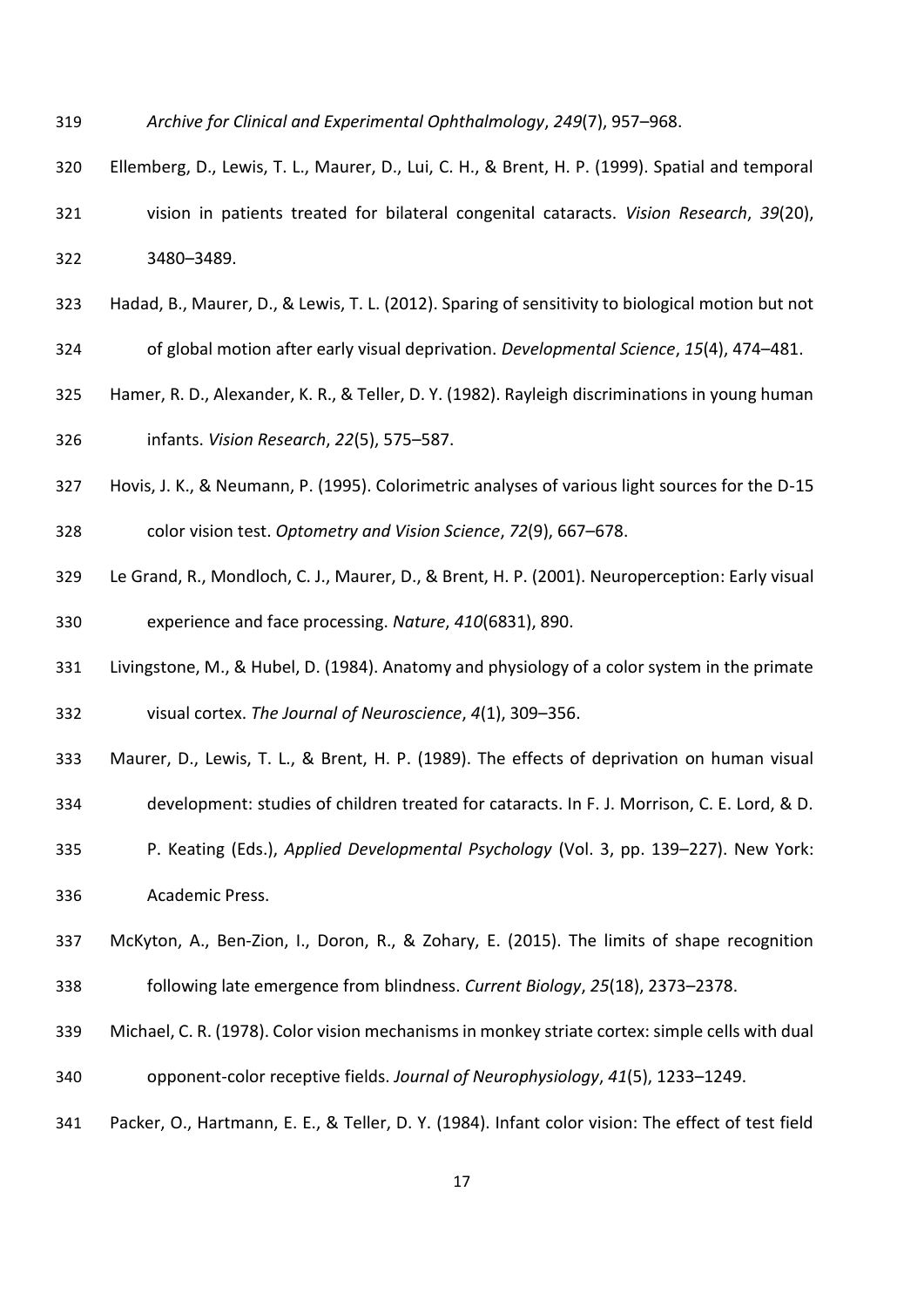- size on Rayleigh discriminations. *Vision Research*, *24*(10), 1247–1260.
- Petry, H. M., & Kelly, J. P. (1991). Psychophysical measurement of spectral sensitivity and color
- vision in red-light-reared tree shrews (Tupaia belangeri). *Vision Research*, *31*(10), 1749– 1757.
- Röder, B., Ley, P., Shenoy, B. H., Kekunnaya, R., & Bottari, D. (2013). Sensitive periods for the
- functional specialization of the neural system for human face processing. *Proceedings of the National Academy of Sciences*, *110*(42), 16760–16765.
- Simunovic, M. P. (2010). Colour vision deficiency. *Eye*, *24*, 747–755.
- Sourav, S., Bottari, D., Kekunnaya, R., & Röder, B. (2018). Evidence of a retinotopic
- organization of early visual cortex but impaired extrastriate processing in sight recovery individuals. *Journal of Vision*, *18*(3), 22.
- Tytla, M. E., Lewis, T. L., Maurer, D., & Brent, H. P. (1993). Stereopsis after congenital cataract. *Investigative Ophthalmology & Visual Science*, *34*(5), 1767–1773.
- Vingrys, A. J., & King-Smith, P. E. (1988). A quantitative scoring technique for panel tests of color vision. *Investigative Ophthalmology & Visual Science*, *29*(1), 50–63.
- World Medical Association. (2013). World Medical Association Declaration of Helsinki: Ethical
- Principles for Medical Research Involving Human Subjects. *Journal of the American*
- *Medical Association. 310(20):* 2191–2194. doi:10.1001/jama.2013.281053
- Yuodelis, C., & Hendrickson, A. (1986). A qualitative and quantitative analysis of the human
- fovea during development. *Vision Research*, *26*(6), 847–855.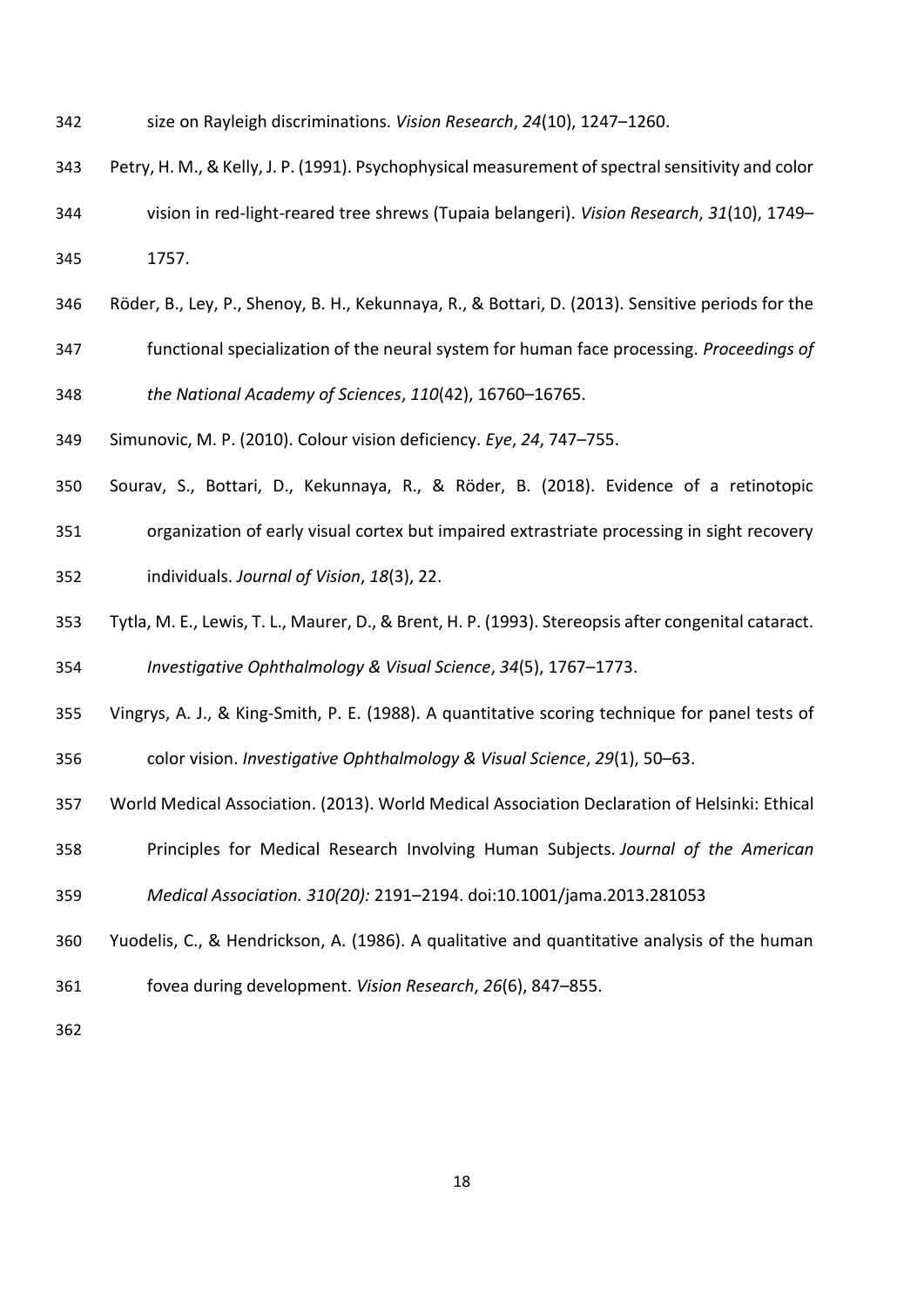# 363 **Tables:**

364 Table 1. Participant characteristics of CC and DC group (BCVA- Best corrected visual acuity)

| Participant<br>ID | Age<br>(years) | Gender | Cataract type | Age at<br>surgery<br>(months) | <b>BCVA</b><br>(logMAR acuity) |
|-------------------|----------------|--------|---------------|-------------------------------|--------------------------------|
| $CC-01$           | 26             | Male   | Congenital    | 5                             | 0.74                           |
| $CC-02$           | 33             | Male   | Congenital    | 276                           | 1.29                           |
| $CC-03$           | 11             | Female | Congenital    | 72                            | 0.59                           |
| $CC-04$           | 23             | Male   | Congenital    | $\overline{\mathbf{4}}$       | 0.89                           |
| $CC-05$           | 21             | Male   | Congenital    | 213                           | 0.70                           |
| $CC-06$           | 10             | Male   | Congenital    | 11                            | 0.40                           |
| $CC-07$           | 10             | Female | Congenital    | 42                            | 0.35                           |
| $CC-08$           | 8              | Female | Congenital    | 4                             | 0.29                           |
| $CC-09$           | 18             | Female | Congenital    | 25                            | 0.51                           |
| $CC-10$           | 13             | Male   | Congenital    | 64                            | 0.59                           |
| $CC-11$           | 19             | Female | Congenital    | 225                           | 1.03                           |
| $CC-12$           | 19             | Female | Congenital    | 225                           | 0.89                           |
| DC-01             | 9              | Female | Developmental | 77                            | 0.30                           |
| <b>DC-02</b>      | 13             | Male   | Developmental | 96                            | 0.15                           |
| <b>DC-03</b>      | 37             | Female | Non dense CC  | 396                           | 1.04                           |
| DC-04             | 14             | Female | Developmental | 90                            | 0.28                           |
| <b>DC-05</b>      | 11             | Female | Developmental | 99                            | 0.28                           |
| DC-06             | 12             | Male   | Developmental | 100                           | 0.22                           |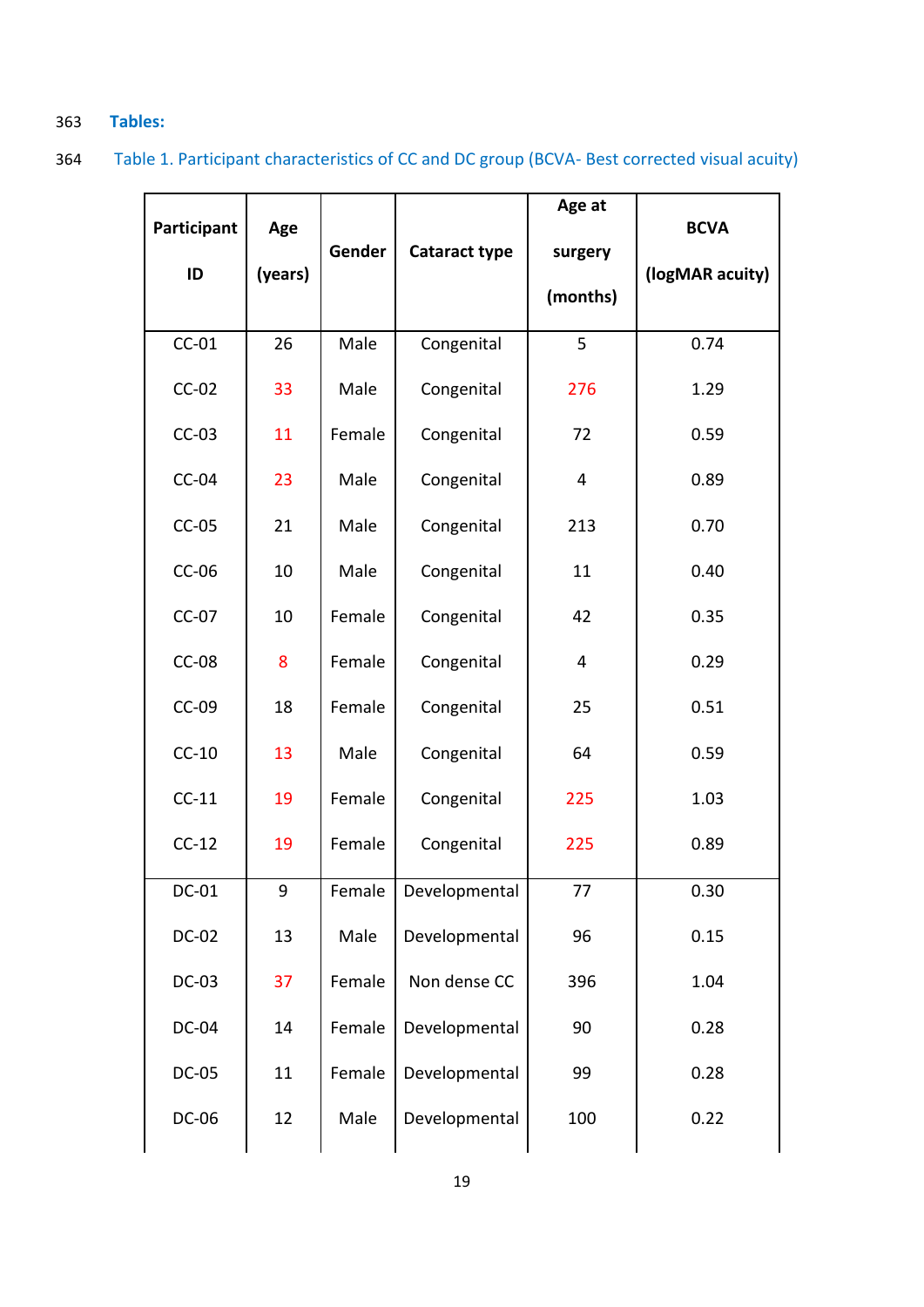| DC-07        | 13 | Male   | Developmental | 143 | 0.11 |
|--------------|----|--------|---------------|-----|------|
| <b>DC-08</b> | 16 | Male   | Developmental | 146 | 0.00 |
| DC-09        | 9  | Female | Developmental | 76  | 0.64 |
| $DC-10$      | 11 | Female | Developmental | 91  | 0.00 |

365

366 *Table 2: summary measures of calculated color vision indices. CC- bilateral dense congenital* 

367 *cataract; DC- bilateral developmental cataract/incomplete congenital cataract; SC- sighted* 

# 368 *controls*

|                             | cc           |                 | <b>DC</b>    |                 | <b>SC</b>    |                 |
|-----------------------------|--------------|-----------------|--------------|-----------------|--------------|-----------------|
|                             | median       | range           | median       | range           | median       | range           |
| <b>Total error</b><br>score | 11.42        | $11.42 - 16.51$ | 11.42        | 11.42 - 23.01   | 11.42        | $11.42 - 12.45$ |
| Confusion<br>index          | $\mathbf{1}$ | $1.00 - 1.62$   | $\mathbf{1}$ | $1.00 - 1.83$   | $\mathbf{1}$ | $1.00 - 1.13$   |
| Confusion<br>angle          | 61.98        | $46.54 - 61.98$ | 61.98        | $48.10 - 75.10$ | 61.98        | $53.00 - 61.98$ |
| Selectivity<br>index        | 1.38         | $1.38 - 2.11$   | 1.38         | $1.08 - 1.85$   | 1.38         | $1.38 - 1.53$   |

369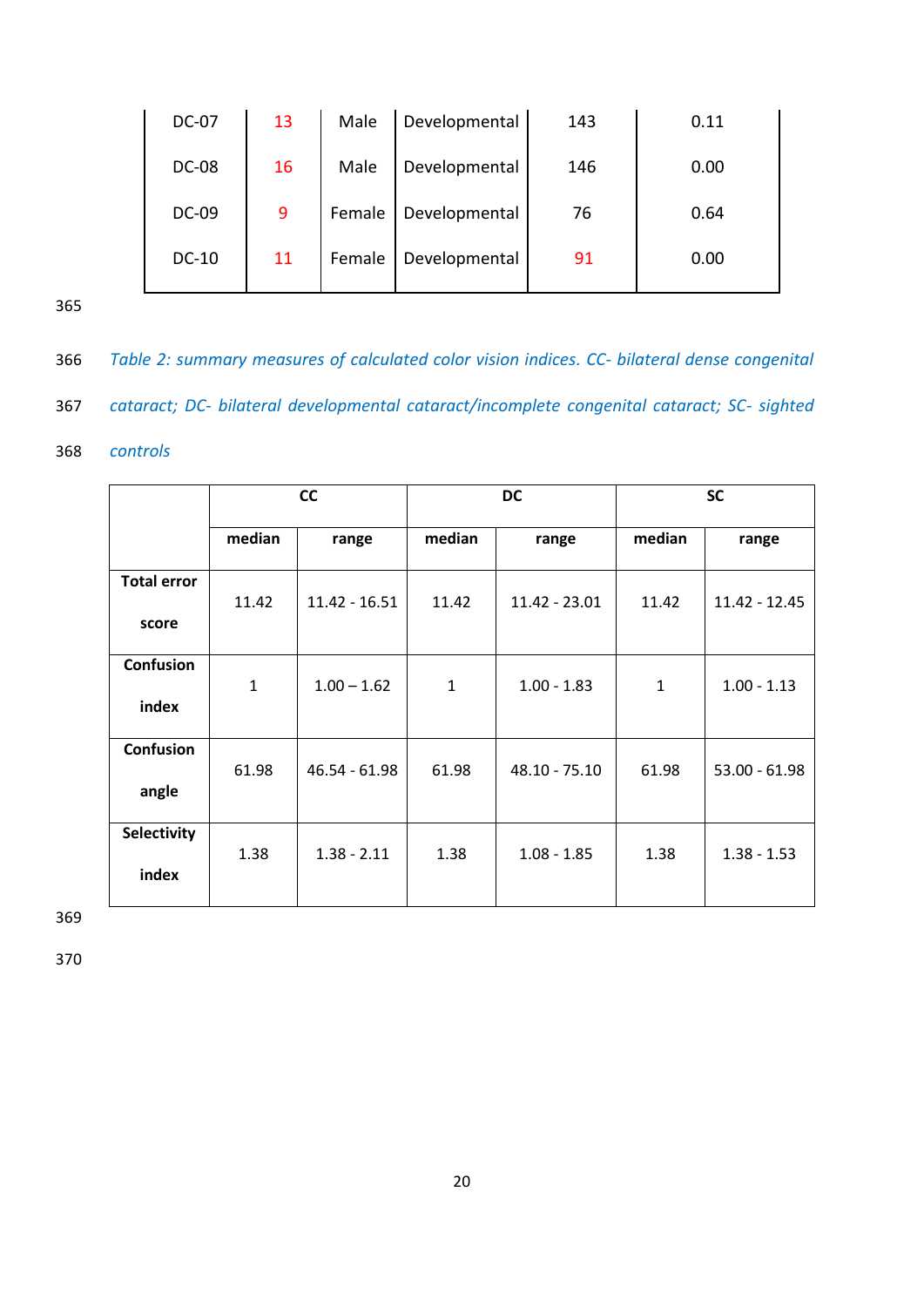#### **Figure captions:**

 Fig. 1. Farnsworth D15 panel used for the testing of color vision. The left most chip indicated 373 by the white arrow is the fixed reference panel. The top panel shows the caps arranged by an individual with normal color vision and the bottom panel shows the cap arrangement by an individual with color deficiency

 Fig. 2. Examples of D15 panel arrangements by participants and their corresponding color vision indices. The red, green, and blue lines indicate long, middle, and short wavelength confusion axes, respectively. Cap arrangements by individuals with normal color discrimination (A), deutan (middle wavelength deficit) error (B), random errors unspecific to any color axis (C), a minor error along the protan (long wavelength deficit) axis (D)

 Fig. 3. Comparison of color vision indices across groups (individual data with median and inter- quartile range; CC- bilateral dense congenital cataract; DC- bilateral developmental cataract/incomplete congenital cataract; SC- sighted controls; CD- individuals with a congenital color deficiency.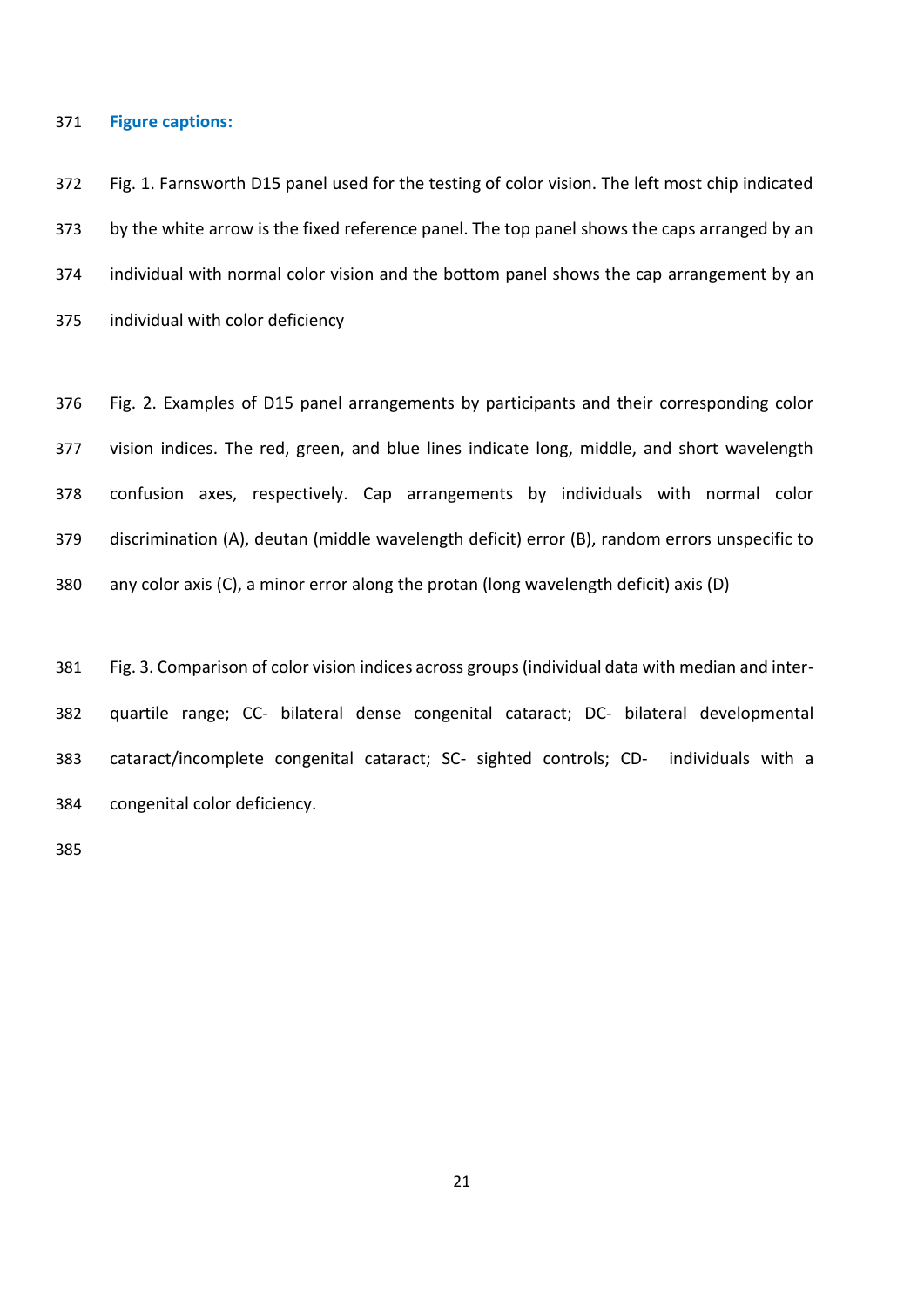# **Figures:**

# **Fig. 1**

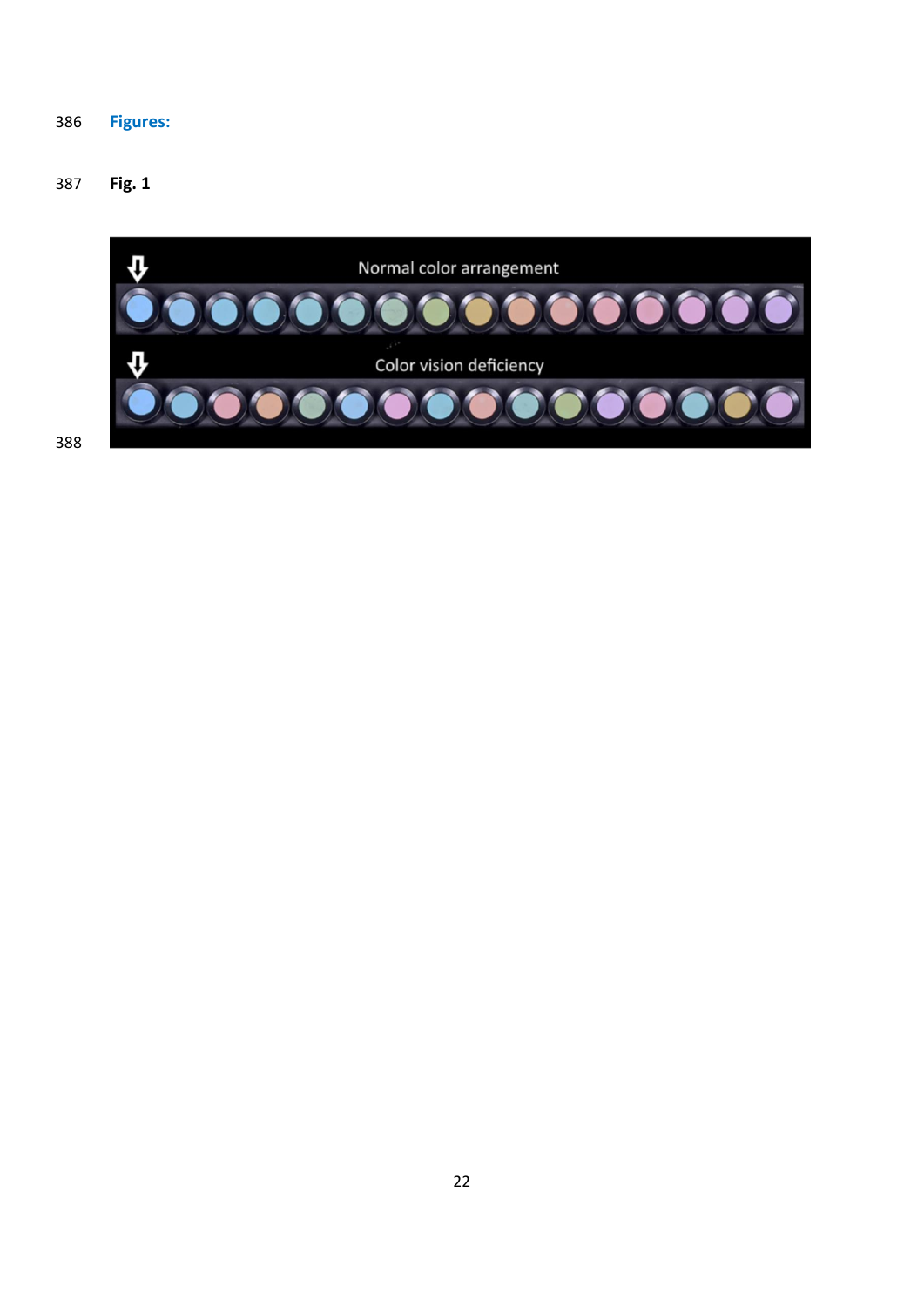